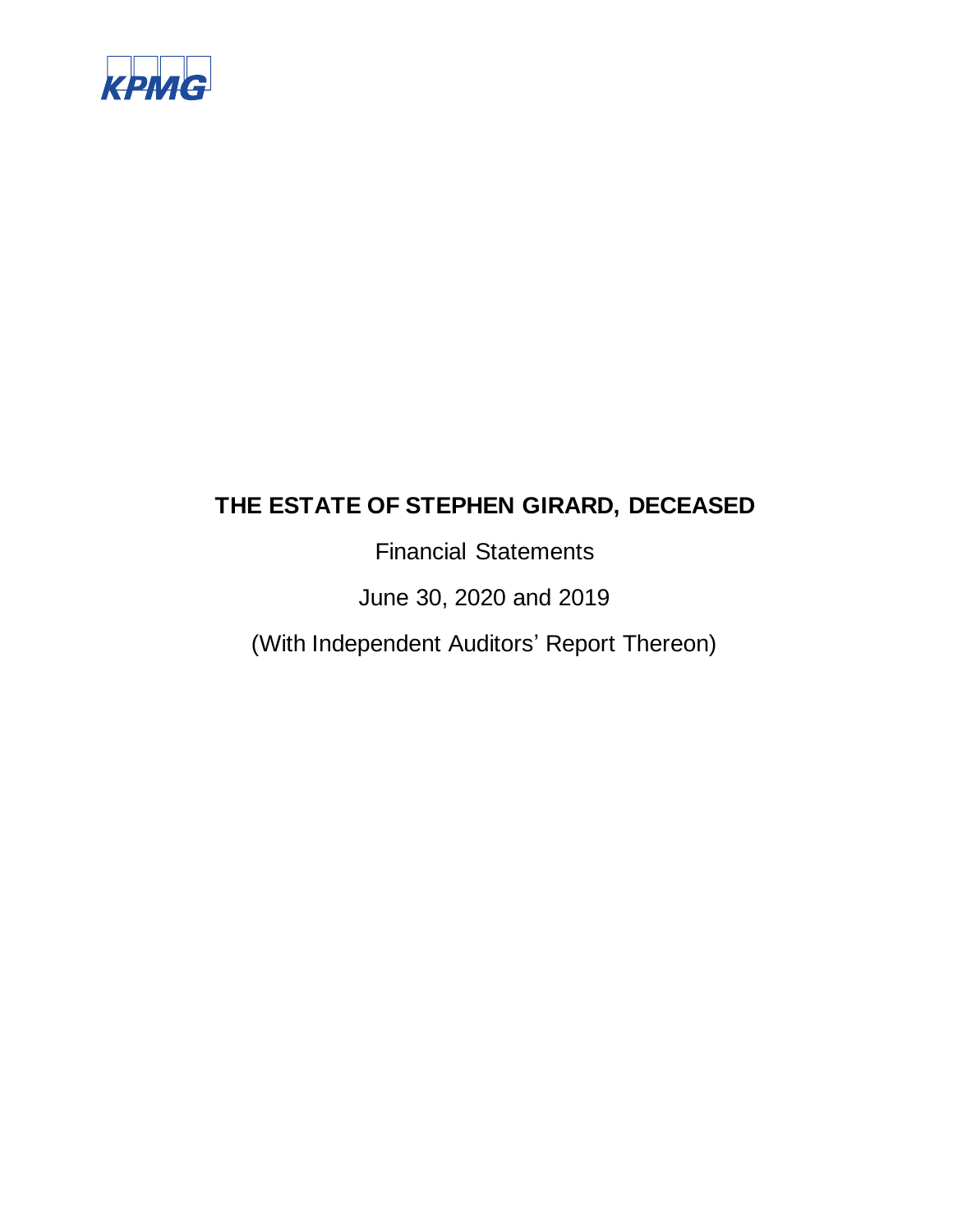# **Table of Contents**

|                                                                                      | Page           |
|--------------------------------------------------------------------------------------|----------------|
| Independent Auditors' Report                                                         | 1              |
| Statements of Net Assets – FASB Basis, June 30, 2020 and 2019                        | -3             |
| Statements of Changes in Net Assets - FASB Basis, Years ended June 30, 2020 and 2019 | $\overline{4}$ |
| Statements of Cash Flows - FASB Basis, Years ended June 30, 2020 and 2019            | 5              |
| Notes to Financial Statements - FASB Basis                                           | 6              |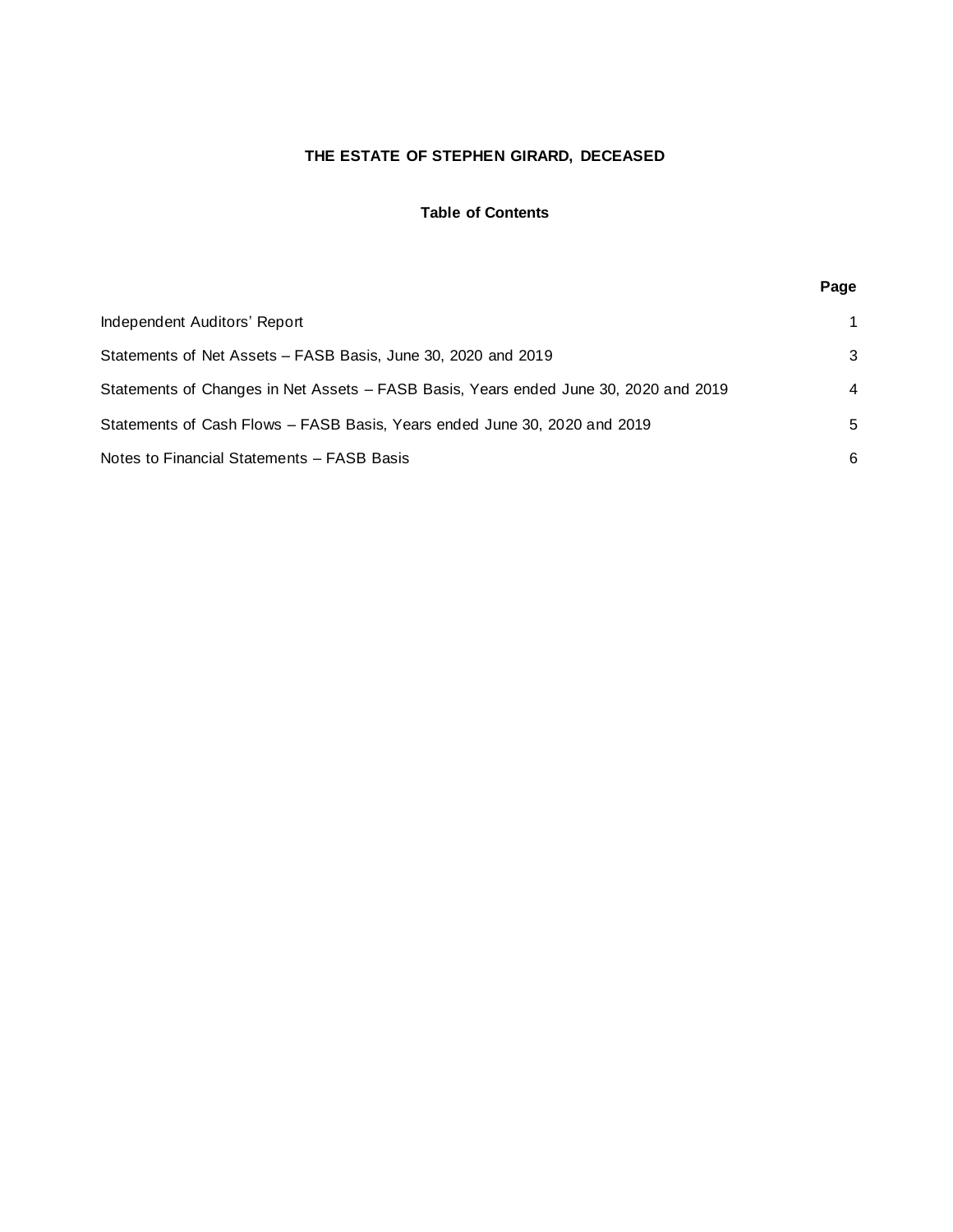

KPMG LLP 1601 Market Street Philadelphia, PA 19103-2499

## **Independent Auditors' Report**

The Board of Directors of City Trusts Philadelphia, Pennsylvania:

We have audited the accompanying financial statements of The Estate of Stephen Girard, Deceased (the Estate), which comprise the statements of net assets – FASB basis as of June 30, 2020 and 2019, and the related statements of changes in net assets – FASB basis and cash flows – FASB basis for the years then ended, and the related notes to the financial statements – FASB basis.

# *Management's Responsibility for the Financial Statements*

Management is responsible for the preparation and fair presentation of these financial statements in accordance with the basis of accounting described in note 1(b) to the financial statements – FASB basis; this includes the design, implementation, and maintenance of internal control relevant to the preparation and fair presentation of financial statements that are free from material misstatement, whether due to fraud or error.

# *Auditors' Responsibility*

Our responsibility is to express an opinion on these financial statements based on our audits. We conducted our audits in accordance with auditing standards generally accepted in the United States of America. Those standards require that we plan and perform the audit to obtain reasonable assurance about whether the financial statements are free from material misstatement.

An audit involves performing procedures to obtain audit evidence about the amounts and disclosures in the financial statements. The procedures selected depend on the auditors ' judgment, including the assessment of the risks of material misstatement of the financial statements, whether due to fraud or error. In making those risk assessments, the auditor considers internal control relevant to the entity 's preparation and fair presentation of the financial statements in order to design audit procedures that are appropriate in the circumstances, but not for the purpose of expressing an opinion on the effectiveness of the entity 's internal control. Accordingly, we express no such opinion. An audit also includes evaluating the appropriateness of accounting policies used and the reasonableness of significant accounting estimates made by management, as well as evaluating the overall presentation of the financial statements.

We believe that the audit evidence we have obtained is sufficient and appropriate to provide a basis for our audit opinion.

#### *Opinion*

In our opinion, the financial statements referred to above present fairly, in all material respects, the financial position – FASB basis of the Estate of Stephen Girard, Deceased, as of June 30, 2020 and 2019, and the changes in its net assets – FASB basis and its cash flows – FASB basis for the years then ended, on the basis of accounting described in note 1(b).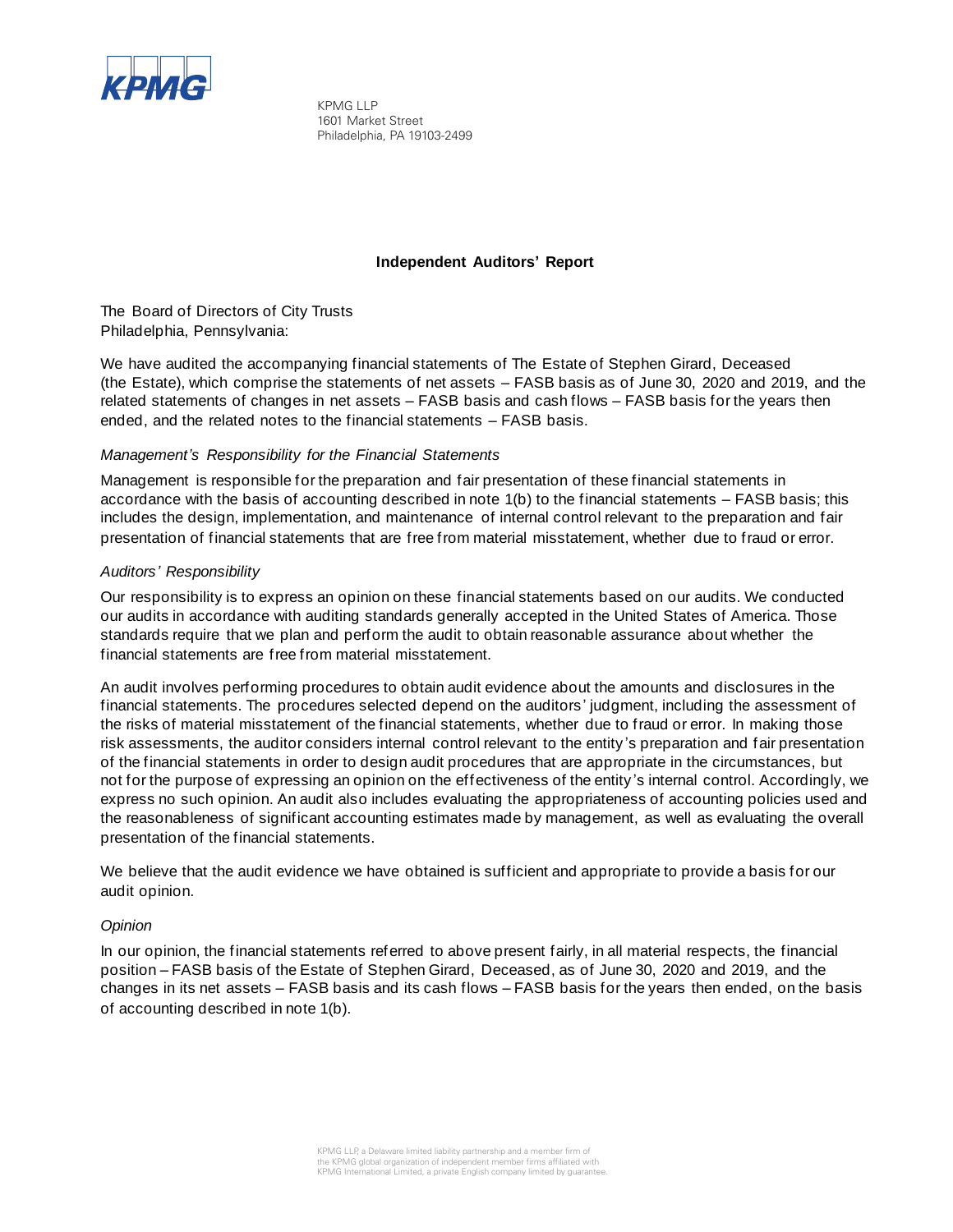

#### *Basis of Accounting*

We draw attention to note 1(b) of the financial statements, which describes the basis of accounting. As described in note 11, the Board of Directors of City Trusts is an agency of the Commonwealth of Pennsylvania, and, as such, the Estate is subject to the accounting standards pro mulgated by the Governmental Accounting Standards Board (GASB). The financial statements are prepared in accordance with the standards promulgated by the Financial Accounting Standards Board (FASB), which collectively represent another comprehensive basis of accounting. Our opinion is not modified with respect to this matter.



Philadelphia, Pennsylvania October 27, 2020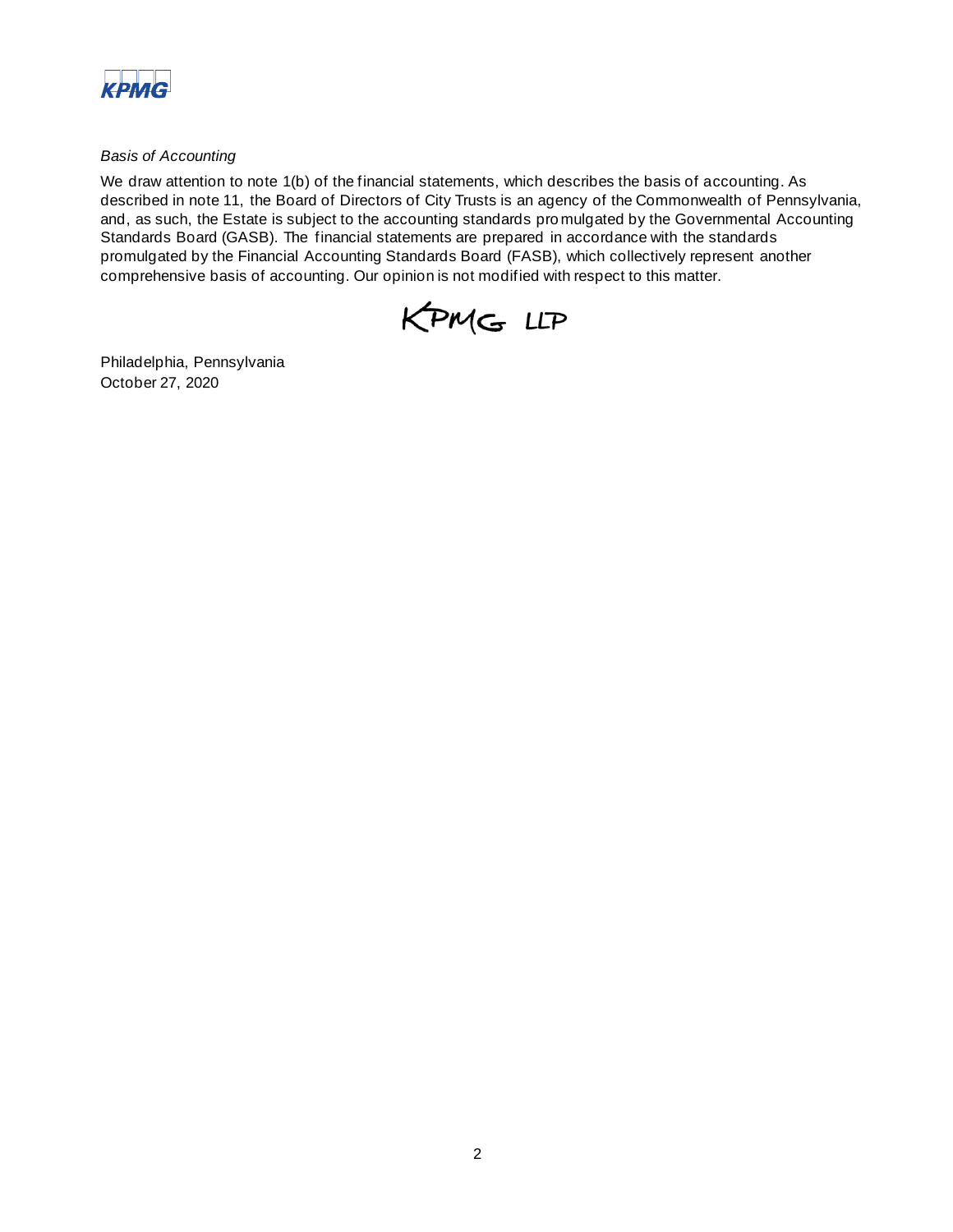Statements of Net Assets – FASB Basis

June 30, 2020 and 2019

(In thousands)

| <b>Assets</b>                           | 2020          | 2019    |
|-----------------------------------------|---------------|---------|
| Cash                                    | \$<br>2,828   | 1,195   |
| Receivables, net                        | 2,603         | 2,379   |
| Prepaid and other assets                | 16,645        | 11,607  |
| Investments                             | 300,004       | 343,931 |
| Assets held under indenture agreements  | 63,008        | 36,400  |
| Property, plant and equipment, net      | 136,320       | 115,092 |
| Total                                   | \$<br>521,408 | 510,604 |
| <b>Liabilities and Net Assets</b>       |               |         |
| Liabilities:                            |               |         |
| Accounts payable                        | \$<br>4,339   | 3,641   |
| Accrued expenses                        | 2,909         | 2,416   |
| Line of credit                          | 22,405        | 2,193   |
| Interest rate swap liability            | 30,603        | 24,207  |
| Advance rents and other liabilities     | 82,581        | 77,618  |
| Long-term debt                          | 113,567       | 113,519 |
| <b>Total liabilities</b>                | 256,404       | 223,594 |
| Net assets – without donor restrictions | 265,004       | 287,010 |
| Total                                   | \$<br>521,408 | 510,604 |

See accompanying notes to financial statements – FASB basis.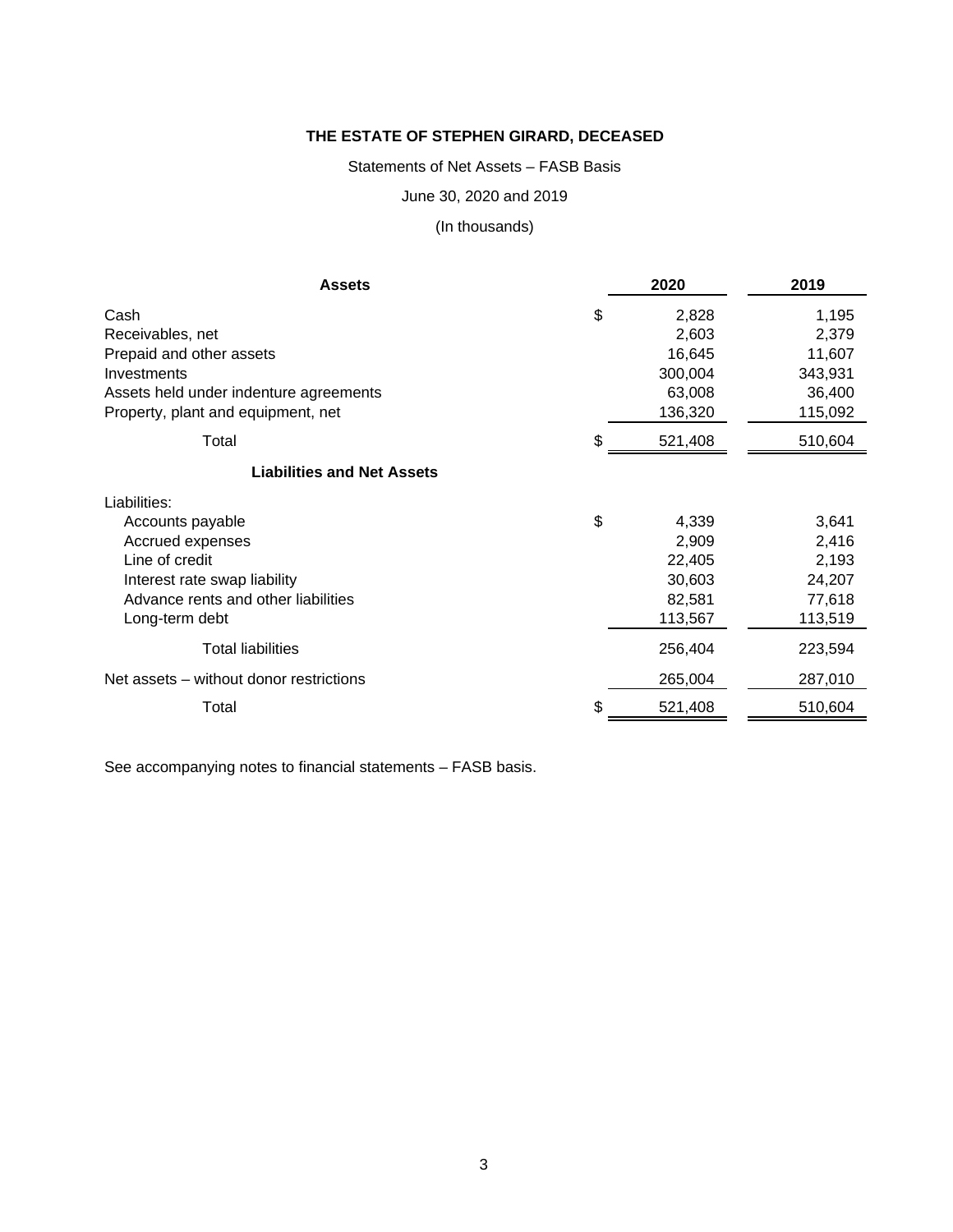Statements of Changes in Net Assets – FASB Basis

# Years ended June 30, 2020 and 2019

# (In thousands)

|                                                            | 2020          | 2019     |
|------------------------------------------------------------|---------------|----------|
| Operating revenue:                                         |               |          |
| Realized and unrealized investment gains                   | \$<br>4,315   | 11,645   |
| Income from investments, net                               | 6,266         | 6,076    |
| Real estate                                                | 22,403        | 21,788   |
| Girardville area                                           | 2,058         | 1,846    |
| Reimbursements under government grants                     | 822           | 562      |
| <b>Contributions to Girard College</b>                     | 1,440         | 1,053    |
| Other                                                      | 236           | 163      |
| Total operating revenue                                    | 37,540        | 43,133   |
| Operating expenses:                                        |               |          |
| <b>Girard College</b>                                      | 22,327        | 22,297   |
| Supporting services:                                       |               |          |
| Real estate                                                | 21,440        | 20,071   |
| Girardville area                                           | 607           | 525      |
| Administration                                             | 1,328         | 1,359    |
| Total operating expenses                                   | 45,702        | 44,252   |
| Change in net assets from operating activities             | (8, 162)      | (1, 119) |
| Nonoperating activities:                                   |               |          |
| Loss on extinguishment of debt                             |               | (643)    |
| Unrealized loss on interest rate swap                      | (6, 396)      | (4,005)  |
| Increase in pension benefit obligation                     | (8,715)       | (2,680)  |
| Other non-service periodic pension cost                    | 1,267         | 1,205    |
| Decrease in net assets – without donor restrictions        | (22,006)      | (7, 242) |
| Net assets – without donor restrictions, beginning of year | 287,010       | 294,252  |
| Net assets – without donor restrictions, end of year       | \$<br>265,004 | 287,010  |

See accompanying notes to financial statements – FASB basis.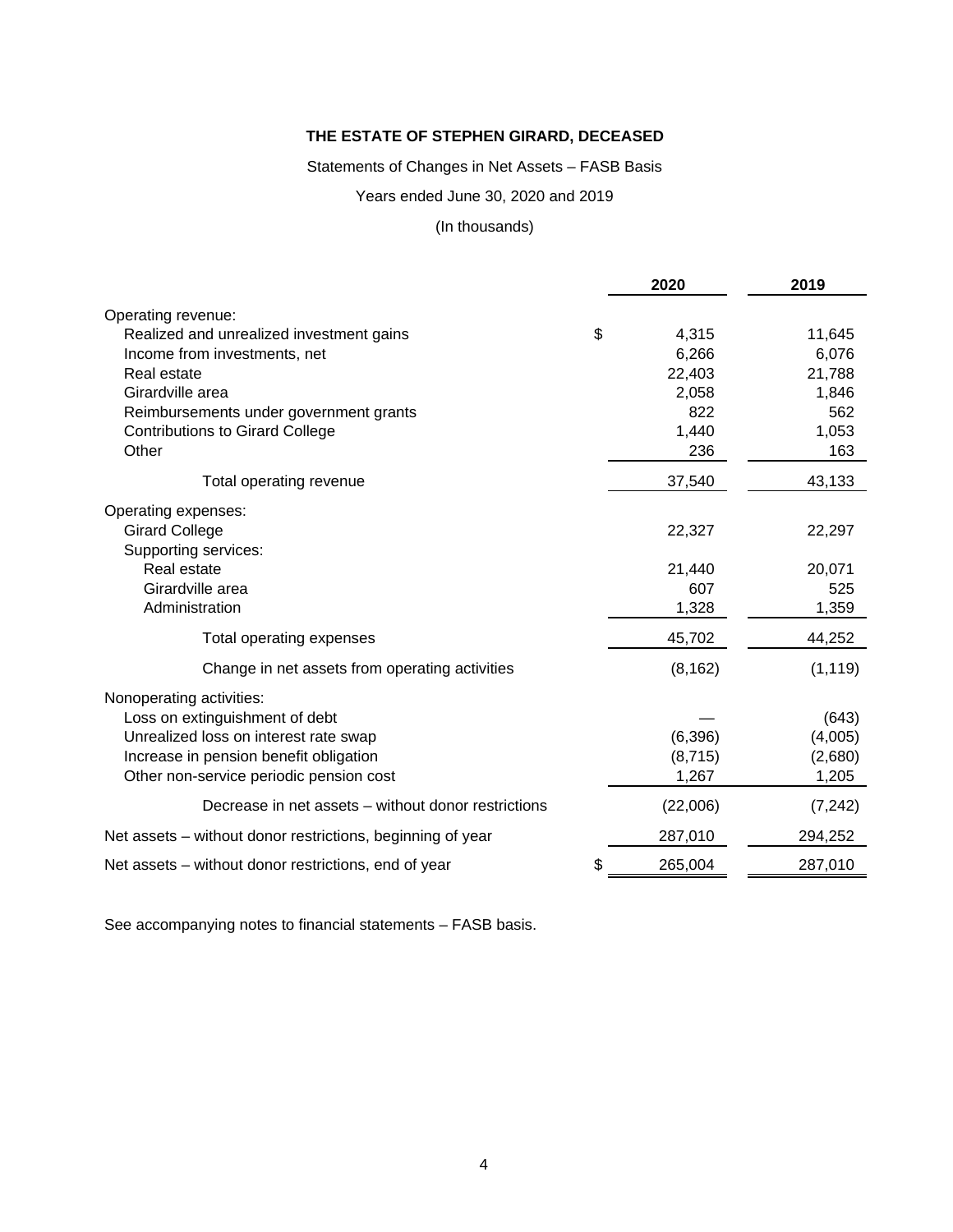Statements of Cash Flows – FASB Basis

Years ended June 30, 2020 and 2019

# (In thousands)

|                                                                   | 2020           | 2019      |
|-------------------------------------------------------------------|----------------|-----------|
| Cash flows from operating activities:                             |                |           |
| Change in net assets                                              | \$<br>(22,006) | (7, 242)  |
| Adjustments to reconcile change in net assets to net cash used in |                |           |
| operating activities:                                             |                |           |
| Depreciation and amortization                                     | 8,173          | 7,263     |
| Loss on disposal of assets                                        |                | 92        |
| Realized and unrealized investment gains                          | (4, 315)       | (11, 645) |
| Unrealized loss on interest rate swap                             | 6,396          | 4,005     |
| Increase in pension benefit obligations                           | 8,715          | 2,680     |
| Change in operating assets and liabilities:                       |                |           |
| Receivables, net                                                  | (224)          | 474       |
| Prepaid and other assets                                          | (5,049)        | (334)     |
| Accounts payable and accrued expenses                             | 414            | (1,093)   |
| Advance rents and other liabilities                               | (3,766)        | (3,006)   |
| Net cash used in operating activities                             | (11,662)       | (8,806)   |
| Cash flows from investing activities:                             |                |           |
| Purchases of property, plant, and equipment                       | (28, 551)      | (2,518)   |
| Proceeds from asset sales                                         |                | 1,585     |
| Proceeds from sales of investments                                | 22,702         | 12,281    |
| Purchases of investments                                          | (739)          | (10, 455) |
| Investments in joint ventures                                     | (8, 345)       | (19, 840) |
| Proceeds from joint ventures                                      | 8,016          | 9,606     |
| Net cash used in investing activities                             | (6, 917)       | (9, 341)  |
| Cash flows from financing activities:                             |                |           |
| Assets held under indenture agreements                            |                | (10,000)  |
| Proceeds from line of credit                                      | 20,212         | 10,309    |
| Payments on line of credit                                        |                | (19, 843) |
| Proceeds from new debt                                            |                | 55,000    |
| Payments for debt issuance costs                                  |                | (471)     |
| Payments on long-term debt                                        |                | (16, 822) |
| Net cash provided by financing activities                         | 20,212         | 18,173    |
| Net increase in cash                                              | 1,633          | 26        |
| Cash, beginning of year                                           | 1,195          | 1,169     |
| Cash, end of year                                                 | \$<br>2,828    | 1,195     |
| Supplemental disclosures of cash flow information:                |                |           |
| Interest paid                                                     | \$<br>6,103    | 5,459     |
| Change in accounts payable related to capital purchases           | 777            | 2,969     |

See accompanying notes to financial statements – FASB basis.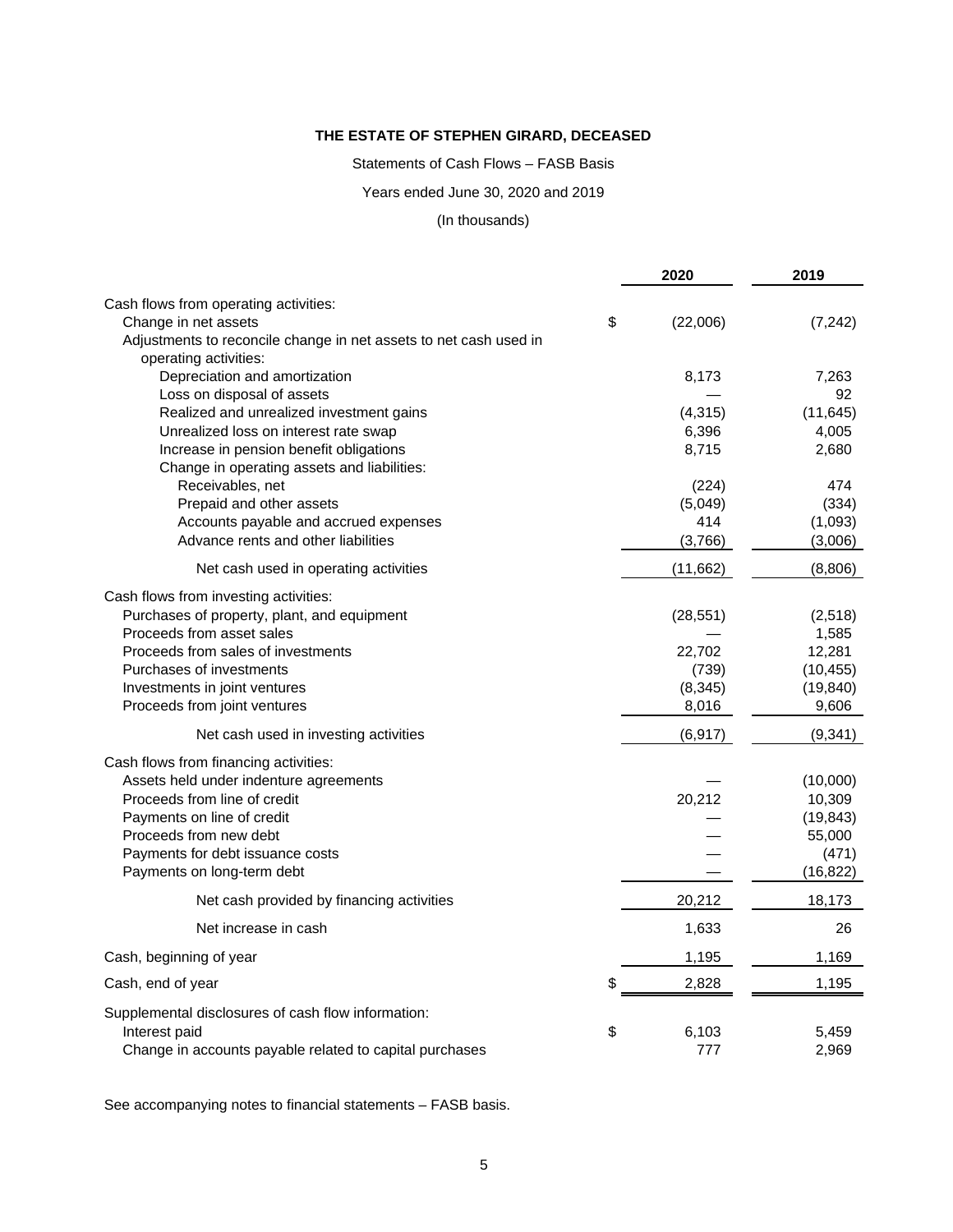Notes to Financial Statements – FASB Basis

June 30, 2020 and 2019

# **(1) The Estate and Summary of Significant Accounting Policies**

#### *(a) The Estate*

Upon his death in 1831, Stephen Girard bequeathed cash and real estate to the City of Philadelphia for the primary purpose of establishing a boarding school for orphans (Girard College). Girard College, in continuous operation since 1848, is now a full scholarship boarding school for grades 1 through 12 situated on a 43-acre campus in Philadelphia for academically capable students from qualified families of limited financial resources. The City of Philadelphia serves as Trustee under the will of Stephen Girard, Deceased, acting by the Board of Directors of City Trusts (the Board) (hereinafter referred to as the Girard Estate or the Estate) and retains ownership of the assets and obligations of the Estate, which it administers for the benefit of the Estate. The Estate comprises personal property and real estate, principally acquired properties and improvements thereto in Philadelphia and throughout the Commonwealth of Pennsylvania (the Commonwealth) and anthracite coal lands in Schuylkill, Columbia, and Northumberland counties in the Commonwealth in the general vicinity of Girardville, Pennsylvania. The primary operations of the Estate include the funding and operation of Girard College. The funding is derived primarily from the Estate's investment portfolio, real estate assets, and anthracite coal assets.

#### *(b) Basis of Accounting*

As described in note 11, the Board is an agency of the Commonwealth of Pennsylvania and, as such, the Estate is subject to U.S. generally accepted accounting principles (U.S. GAAP) promulgated by the Governmental Accounting Standards Board (GASB). However, the Estate has chosen to prepare the financial statements and notes thereto following the accounting standards promulgated by the Financial Accounting Standards Board (FASB) applicable to not-for-profit organizations because it believes that the FASB format presents the results of its diversified educational, investment, and real estate activities in a manner that is more meaningful to third parties and to the Board.

A summary of the differences of the Estate's financial statements if they were prepared in accordance with U.S. GAAP for state and local governments rather than U.S. GAAP for not-for-profit organizations is as follows:

- Management's discussion and analysis would be required supplementary information.
- Net position, rather than net assets without donor restrictions, would be presented. Net position would include, in addition to without donor restrictions component, a component for net investment in capital assets.
- Recorded obligations for retirement plans would be accounted for similar to pension obligations under FASB standards, with differences in the rate used to discount future pensio n benefits to their present value and the method used to attribute pension liabilities to specific periods. Additionally, information on funding progress for the plans would be required supplementary information.
- The Estate would be required to evaluate the effectiveness of its interest rate swaps as potential hedging derivative instrument. If deemed effective, changes in fair value of the swaps would be recorded as a deferred outflow of resources or a deferred inflow of resources rather than unrealized gain or loss on the statements of changes in net assets – FASB basis.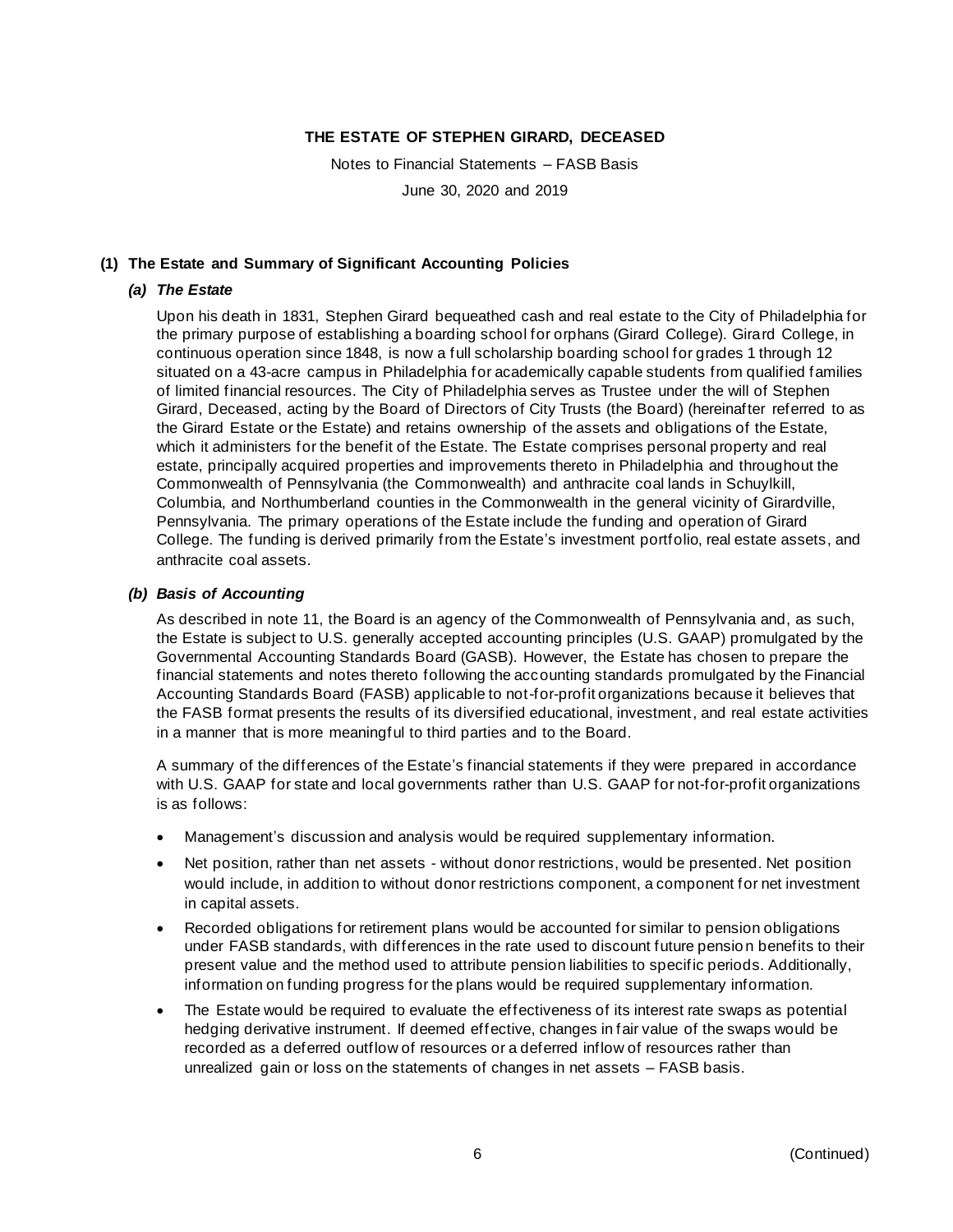Notes to Financial Statements – FASB Basis

June 30, 2020 and 2019

- Gains and losses related to debt defeasance would be deferred and amortized over the life of the debt rather than recorded as gain or loss at the time of the defeasance.
- Debt issuance costs, except any portion related to prepaid insurance costs, would be recognized as an expense in the period incurred, rather than capitalized and amortized over the life of the related debt.
- Additional disclosures would be provided regarding:
	- Interest rate risk, credit risk, custodial credit risk, and concentrations of credit risk related to the Estate's investments and the Estate's policies for managing such risks
	- A description of the risks of loss to which the entity is exposed and the ways in whic h the risks of loss are managed
	- Pledged revenue under the Estate's debt agreements
	- Additions to and deductions from the Estate's capital assets and long-term debt and maturities of interest payments on long-term debt. Also separate disclosure of the current portion of long-term debt.

#### *(c) Net Assets*

Net assets and revenue, gains, and losses are classified as either without donor restrictions or with donor restrictions based on the existence or absence of donor-imposed restrictions as follows:

*Without donor restrictions* – Net assets not subject to donor-imposed stipulations.

*With donor restrictions* – Net assets subject to donor-imposed restrictions. Some donor-imposed restrictions are temporary in nature, such as those that will be met by the passage of time or other events specified by the donor. Other donor-imposed restrictions are perpetual in nature, where the donor stipulates that resources be maintained in perpetuity (endowment funds). Donor-imposed restrictions are released when the stipulated time has elapsed, when the stipulated purpose for which the resource was restricted has been fulfilled, or both. There are no net assets subject to donor-imposed restrictions.

#### *(d) Receivables*

Receivables include investment income and rent receivables. Rent receivable are net of an allowance for bad debts, which is estimated based upon the Estate's assessment of factors related to the collectability of such receivables. Actual losses may vary from current estimates. These estimates are reviewed periodically and if changes to such estimates are deemed necessary, they are recorded in the period in which they become reasonably estimable.

#### *(e) Investments*

Investments are stated at fair value. The Estate's investments were primarily invested in the Collective Legal Investment Fund (the CLIF), which is a pooled investment fund of the assets of all the trusts administered by the Board. Units of the CLIF are generally purchased and sold based on the available cash and cash requirements of the Estate. Gains and losses from the sales of such units, determined on the last-in, first-out method, are included in the statements of changes in net assets – FASB basis.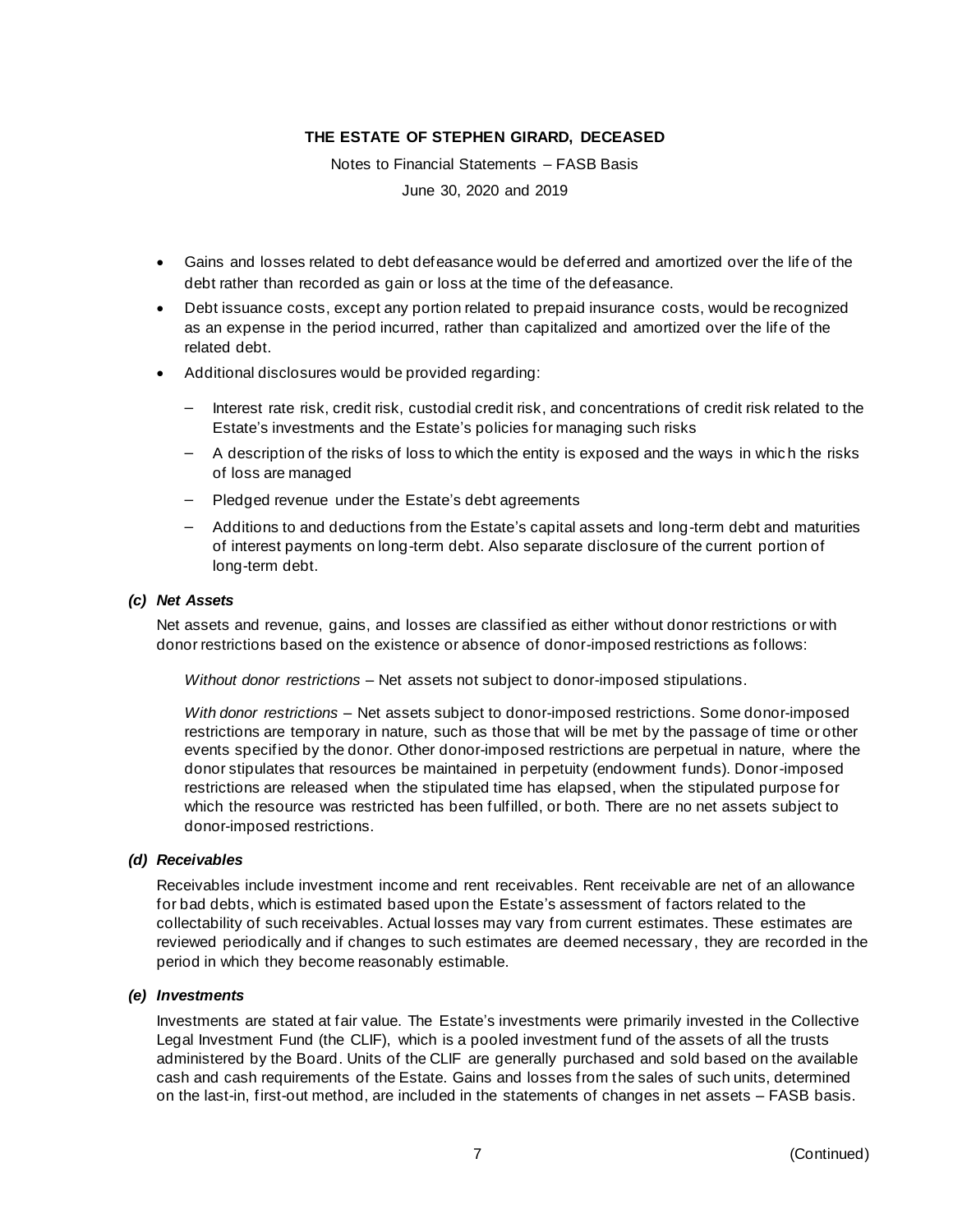Notes to Financial Statements – FASB Basis

June 30, 2020 and 2019

The change in the difference between aggregate market value and the cost of investments from the beginning to the end of the year is reflected in the statements of changes in net assets – FASB basis. Earnings from the CLIF are allocated based on units held.

The CLIF participates in a securities lending program as a means to generate incremental income. Through this program, the CLIF may lend its securities to qualified borrowers, through its lending agent, that meet certain guidelines as established by the Board. All borrowings are initially secured by collateral in an amount equal to at least 102% of the fair value of the securities loaned and are marked to market daily. Each business day, the amount of collateral is adjusted based on the prior day 's closing fair value. The collateral is invested in cash and cash equivalents. Income from lending activity is determined by the amount of interest earned on the invested collateral, a portion of which is allocated to the lending agent. The CLIF also is entitled to receive interest and dividends from securities on loan.

As of June 30, 2020 and 2019, the CLIF had loaned out certain securities, returnable on demand, with a market value of \$108,081,000 and \$158,372,000, respectively, to several financial institutions that have deposited collateral with respect to such securities of \$110,598,000 and \$161,825,000, respectively.

The Estate is a partner in several joint ventures, which are accounted for on the equity method.

#### *(f) Assets Held under Indenture Agreements*

The Collateral Pledge and Security Agreement related to the Series of 2014 Refunding Bonds requires funds to be deposited with a trustee as security for outstanding debt obligations related to the Estate's associated interest rate swap agreement. Assets held under indenture agreements consist of cash equivalents and securities segregated for this purpose within the CLIF.

#### *(g) Interest Rate Swap*

The Estate's interest rate swap related to its debt is measured at fair value and is recognized as a liability in the statements of net assets – FASB basis. Changes in the fair value from year to year are recognized as non-operating activities in the statements of changes in net assets – FASB basis.

#### *(h) Property, Plant, and Equipment*

Property, plant, and equipment comprise land, equipment, real estate improved and acquired, Girard College real property and facilities, and construction in progress.

Expenditures for property, plant, and equipment are recorded at cost. Improvements to buildings and Girard College capital assets are stated at cost less accumulated depreciation calculated on a straight-line basis over the estimated useful lives, ranging primarily from 5 to 35 years. Alterations for tenants are stated at cost less accumulated depreciation calculated on a straight-line basis over the terms of the respective leases. Equipment is stated at cost less accumulated depreciation calculat ed on a straight-line basis over the estimated useful lives, ranging primarily from 5 to 20 years.

Long-lived assets to be held and used are assessed for impairment whenever events or changes in circumstances indicate that their carrying amount may not be recoverable. If circumstances indicate a long-lived asset is impaired, the asset value will be reduced to fair value. Fair value is determined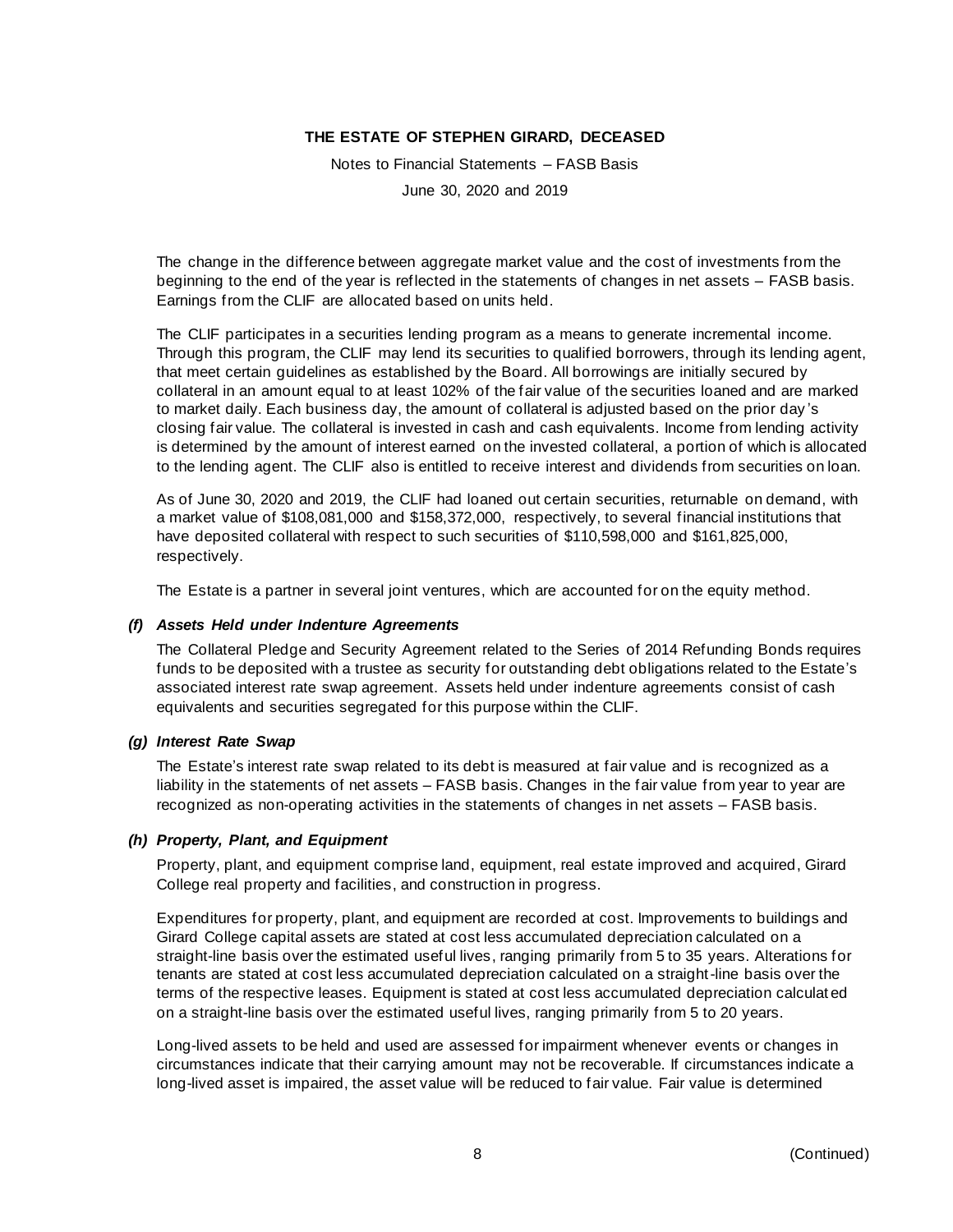Notes to Financial Statements – FASB Basis

June 30, 2020 and 2019

through various valuation techniques, including quoted market values and third-party independent appraisals, as considered necessary.

#### *(i) Fair Value*

Fair value is the exchange price that would be received for an asset or paid to transfer a liability (an exit price) in the principal or most advantageous market for the asset or liability in an orderly transaction between market participants on the measurement date.

There are three levels of inputs that may be used to measure fair value:

*Level 1*: Quoted or published prices in active markets for identical assets or liabilities. Level 1 assets and liabilities include debt and equity securities that are traded in an active exchange market and U.S. Treasury securities.

*Level 2*: Observable inputs other than Level 1 prices, such as quoted or published prices for similar assets and liabilities; quoted prices in markets that are not active; or other inputs that are observable or can be corroborated by observable market data for substantially the full term of the assets or liabilities. Level 2 assets and liabilities include debt securities with quoted market prices that are traded less frequently than exchange-traded instruments. This category generally includes certain U.S. government and agency mortgage-backed debt securities and corporate debt securities.

*Level 3*: Unobservable inputs that are supported by little or no market activity and that are significant to the fair value of the assets or liabilities. Level 3 assets and liabilities include financial instruments whose value is determined using pricing models, discounted cash flow methodologies , or similar techniques as well as instruments for which the determination of fair value requires significant management judgment or estimation.

The Estate measures its investments and interest rate swap related to its debt at fair value. The Estate's valuation methodology for each of these items is described in the paragraphs below. The inputs used to measure fair value may fall into different levels of the fair value hierarchy. In such cases, for disclosure purposes, the level in the fair value hierarchy within which the fair value measurement falls in its entirety is determined based on the lowest-level input that is significant to the fair value measurement.

#### *(i) Collective Legal Investment Fund*

At June 30, 2020 and 2019, the Estate's investments include shares owned in the CLIF, which invests in the following types of securities:

#### *Equity Securities*

Securities traded on a national securities exchange (or reported on the NASDAQ national market) are stated at the last reported sales price on the day of valuation. To the extent these securities are actively traded, they are categorized in Level 1 of the fair value hierarchy.

#### *Debt Securities*

U.S. government and other debt securities are valued at the closing price reported in the active market in which the security is traded, if available, and categorized in Level 1 of the fair value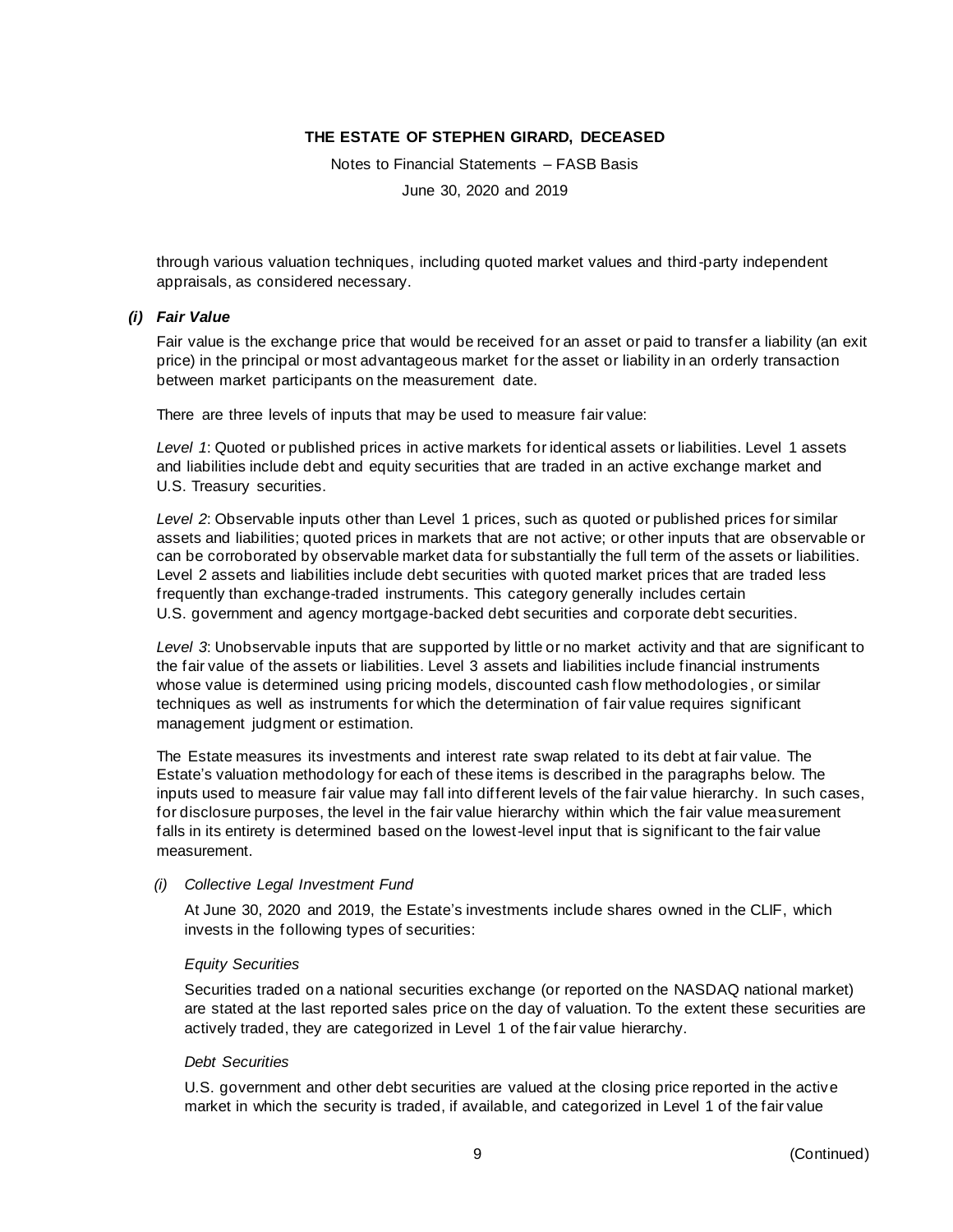Notes to Financial Statements – FASB Basis

June 30, 2020 and 2019

hierarchy. If such information is not available, debt is valued based on yields currently available on comparable securities for issuers with similar credit ratings and characterized in Level 2 of the fair value hierarchy.

Listed asset-backed securities are valued based on quoted market prices from the active market in which the instrument is principally traded and are categorized in Level 1 of the fair value hierarchy. If such quoted prices are not available, the fair value of the security is estimated based on models considering the estimated cash flows and expected yield. Such investments are categorized as Level 2 based on the extent inputs are observable and timely.

#### *Private Equity Funds*

Net asset value (NAV) provided by limited partnership investees are based on the NAV per share as reported by the investee as a practical expedient. NAV may differ from fair value as otherwise calculated. Such investments, which are measured at NAV per share as a practical expedient to fair value, have not been categorized in the fair value hierarchy table in Note 3.

#### *(ii) Interest Rate Swap*

The fair value of the Estate's interest rate swap related to its debt obligations is based on a discounted cash flow model with Level 2 inputs, including the value of the relevant market index upon which the swap is based.

#### *(j) Revenue Recognition*

Real estate revenue consists of rental income, which is based upon lease agreements with each respective tenant. Rental revenue for some leases is recognized when the rent is due from the tenant. However for longer term leases (typically greater than 5 years) rental revenue is recorded on a straight-line basis over the term of the respective lease. Rental payments received in advance are deferred until earned. All leases between the Estate and the tenants of the property are operating leases.

# *(k) Contributions and Grants*

Unconditional contributions, including unconditional promises to give and notification of a beneficial interest, and grants are recognized as revenue in the period received.

A contribution, gift or grant is conditional if an agreement includes a barrier that must be overcome and either a right of return of assets transferred or a right of release of a promisor's obligation to transfer assets. The presence of both a barrier and a right of return or right of release indicates that a recipient is not entitled to the contribution until it has overcome the barrier(s) in the agreement. Conditional promises to give are not recognized until they become unconditional, that is, when the barrier(s) in the agreement are overcome.

Unconditional contributions with no purpose or time restrictions are reported as revenue without donor restrictions.

Unconditional contributions and grants with donor-imposed restrictions that limit the use of the asset are reported as revenue with donor restrictions and are reclassified to net assets without donor restrictions when an expense is incurred that satisfies the donor-imposed restriction. However, for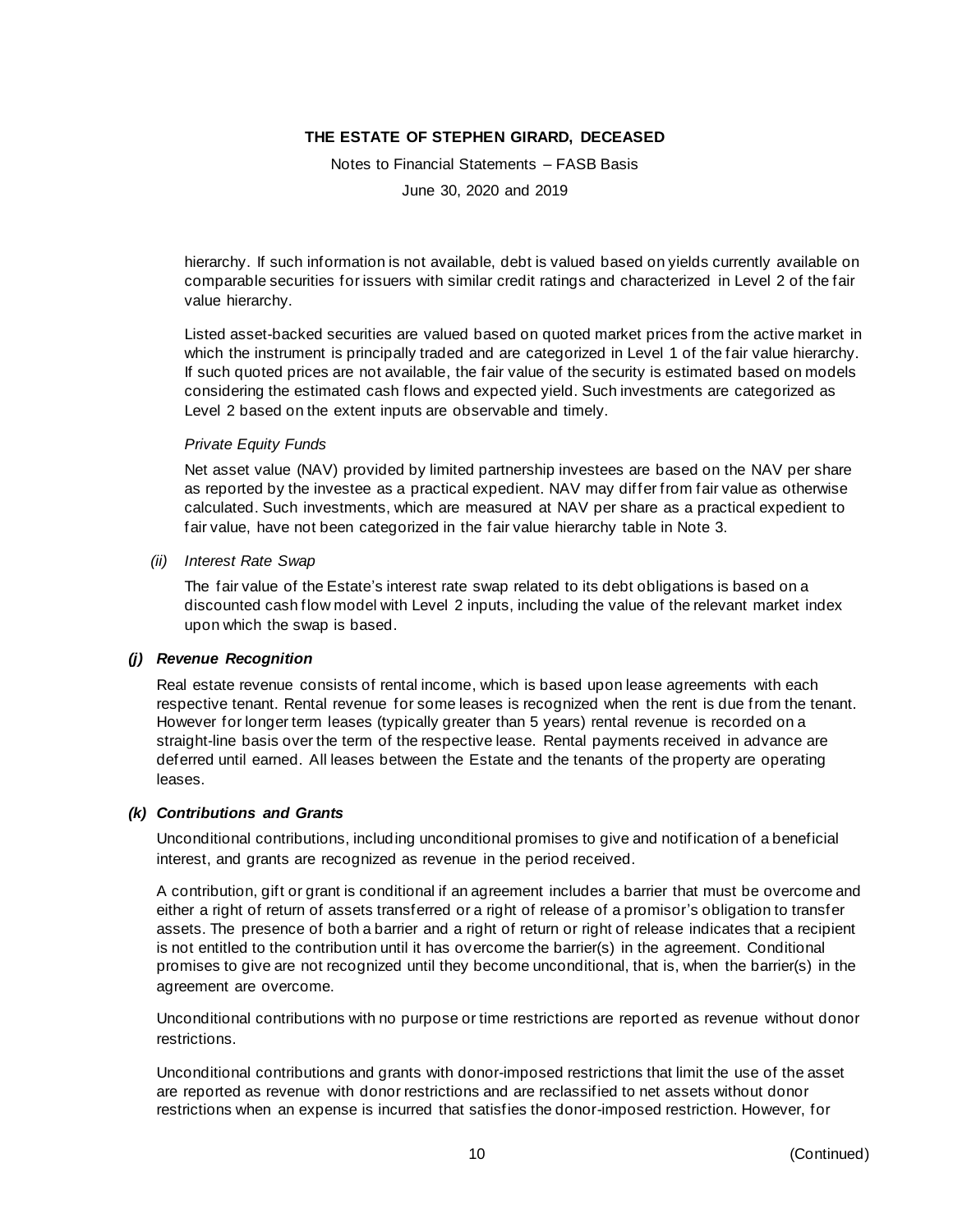Notes to Financial Statements – FASB Basis

June 30, 2020 and 2019

donor-restricted contributions and grants that were initially conditional, if donor-imposed restrictions are met in the same year that they become unconditional, the revenue is reported as revenue without donor restrictions on the statement of changes in net assets – FASB basis. Contributions restricted for the acquisition of plant and equipment are released from restriction when the asset is placed in service.

# *(l) Use of Estimates*

The preparation of financial statements in conformity with the basis of accounting described in note 1(b) requires management to make estimates and assumptions that affect the reported amounts of assets and liabilities, disclosure of contingent assets and liabilities at the date of the financial statements, and the reported amounts of revenue and expenses during the reporting period. Actual results may differ from those estimates and assumptions.

Significant estimates made in the preparation of these financial statements include the estimated fair value of alternative investments and interest rate swaps, and actuarial assumptions used to determine pension benefit obligations. Actual results could differ from those estimates.

#### *(m) Asset Retirement Obligation*

Substantially all of the Estate's asset retirement obligations represent estimated costs to remove asbestos within the Estate's properties. The following is a reconciliation of the Estate's remaining asset retirement obligation for the years ended June 30, 2020 and 2019 (in thousands):

| Balance, June 30, 2018 |   | 1.012 |
|------------------------|---|-------|
| Remediation            |   | (3)   |
| Accretion expense      |   | 62    |
| Balance, June 30, 2019 |   | 1,071 |
| Remediation            |   | (20)  |
| Accretion expense      |   | 66    |
| Balance, June 30, 2020 | S | 1.117 |

The asset retirement obligation is recorded as a component of advance rents and other liabilities in the statements of net assets – FASB basis.

#### *(n) Recently Adopted Accounting Standards*

On March 10, 2017, the FASB issued ASU No. 2017-07, *Compensation—Retirement Benefits (Topic 715): Improving the Presentation of Net Periodic Pension Cost and Net Periodic Postretirement Benefit Cost* (ASU 2017-07). The new guidance improves the presentation of net periodic pension cost and net period postretirement benefit cost. The Estate adopted ASU 2017-07 effective July 1, 2019 and applied the changes retrospectively. These changes reclassified how the service and non-service cost components of net periodic benefit cost previously reported in non-operating activities within the increase in pension benefit obligations are reported on the statement of changes in net assets – FASB basis. As a result, both the service cost component totaling \$1,021,000 was reclassified to operating expenses and the non-service component totaling a gain of \$1,205,000 was reclassified to a separate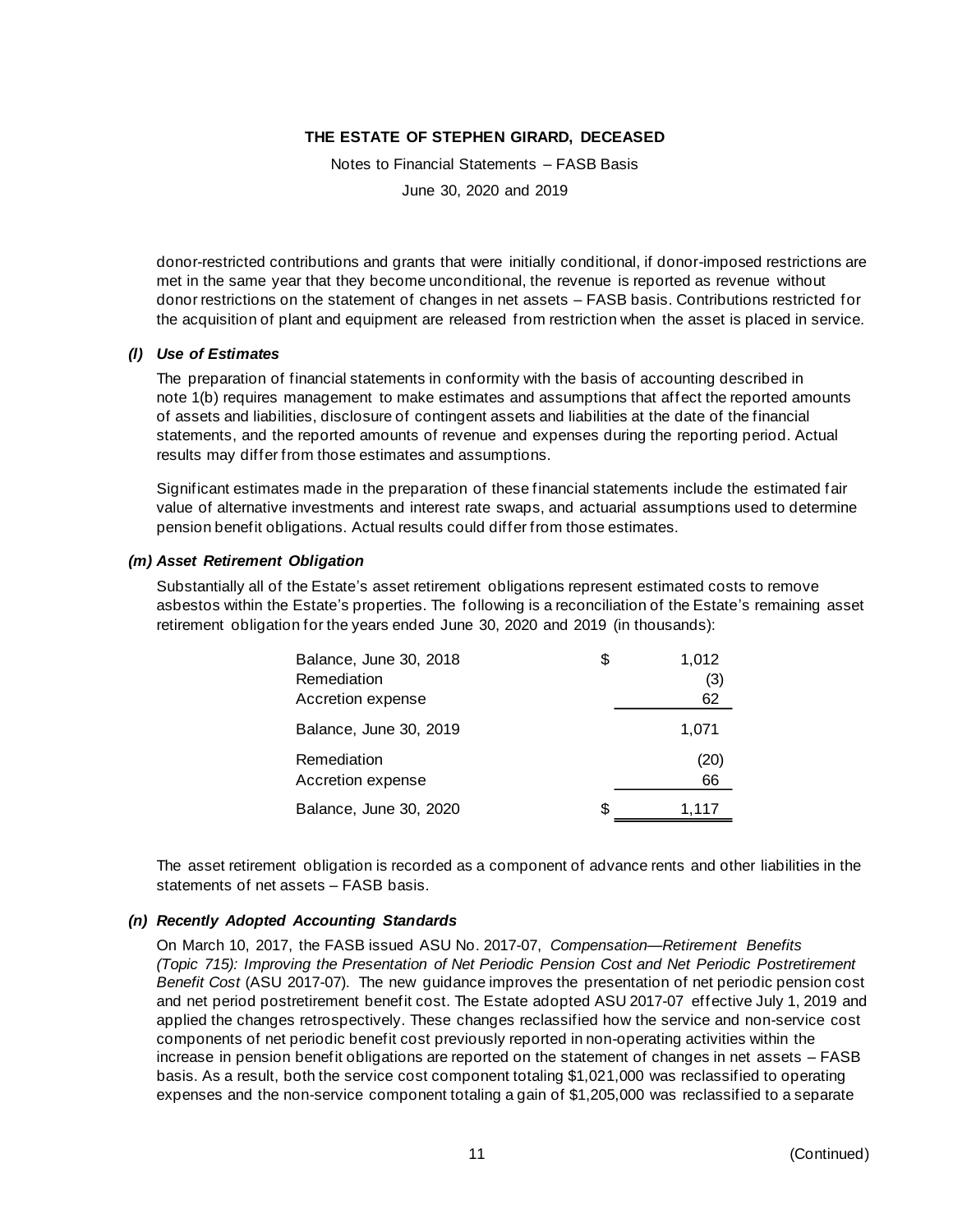Notes to Financial Statements – FASB Basis

June 30, 2020 and 2019

line within non-operating activities from the amount previously reported as increase in pension benefit obligations in the statement of changes in net assets – FASB basis for the year ended June 30, 2019. ASU 2017-07 allows a practical expedient approach, which the Estate applied, that permits the use of amounts disclosed in Note 5 (Retirement Plans) for the prior comparative period as the estimation basis for applying the retrospective presentation for the year ended June 30, 2020.

#### *(o) Upcoming Accounting Pronouncements Not Yet Adopted*

In February 2016, FASB issued ASU No. 2016-02, Topic 842*, Leases*. Topic 842 was developed to provide financial statement users with more information about an entity 's leasing activities. This includes: (1) lessees will recognize all leases, including operating leases, with a term greater than 12 months on statement of net assets – FASB basis, and (2) lessees and lessors will disclose key information about their leasing transactions. The Estate is currently evaluating the impact of adopting this standard.

#### **(2) Liquidity and Availability of Resources**

The Estate regularly monitors liquidity required to meet its operating needs and other contractual commitments while also striving to maximize the investment of its available funds. For purposes of analyzing resources available to meet general expenditures over a 12-month period, the Estate considers all expenditures related to its ongoing mission-related activities as well as the expenditures undertaken to support those activities to be general expenditures.

Financial assets and liquidity resources available for general expenditures within one year at June 30, 2020 and 2019 are as follows (in thousands):

|                                                          |     | 2020      | 2019      |
|----------------------------------------------------------|-----|-----------|-----------|
| Cash                                                     | \$  | 2,828     | 1,195     |
| Receivables, net                                         |     | 2,603     | 2,379     |
| Investments                                              |     | 300,004   | 343,931   |
| Total financial assets                                   |     | 305,435   | 347,505   |
| Less:                                                    |     |           |           |
| Investments in joint ventures                            |     | (39, 186) | (37, 271) |
| Private equity investments not available within one year |     | (6,990)   | (11,376)  |
| Total financial resources available within one year      | \$. | 259,259   | 298,858   |

None of the financial assets are subject to donor or other contractual restrictions that make them unavailable for general expenditure within one year of June 30, 2020. The Estate has a policy to structure its financial assets to be available as its general operating expenses, liabilities, and other obligations come due.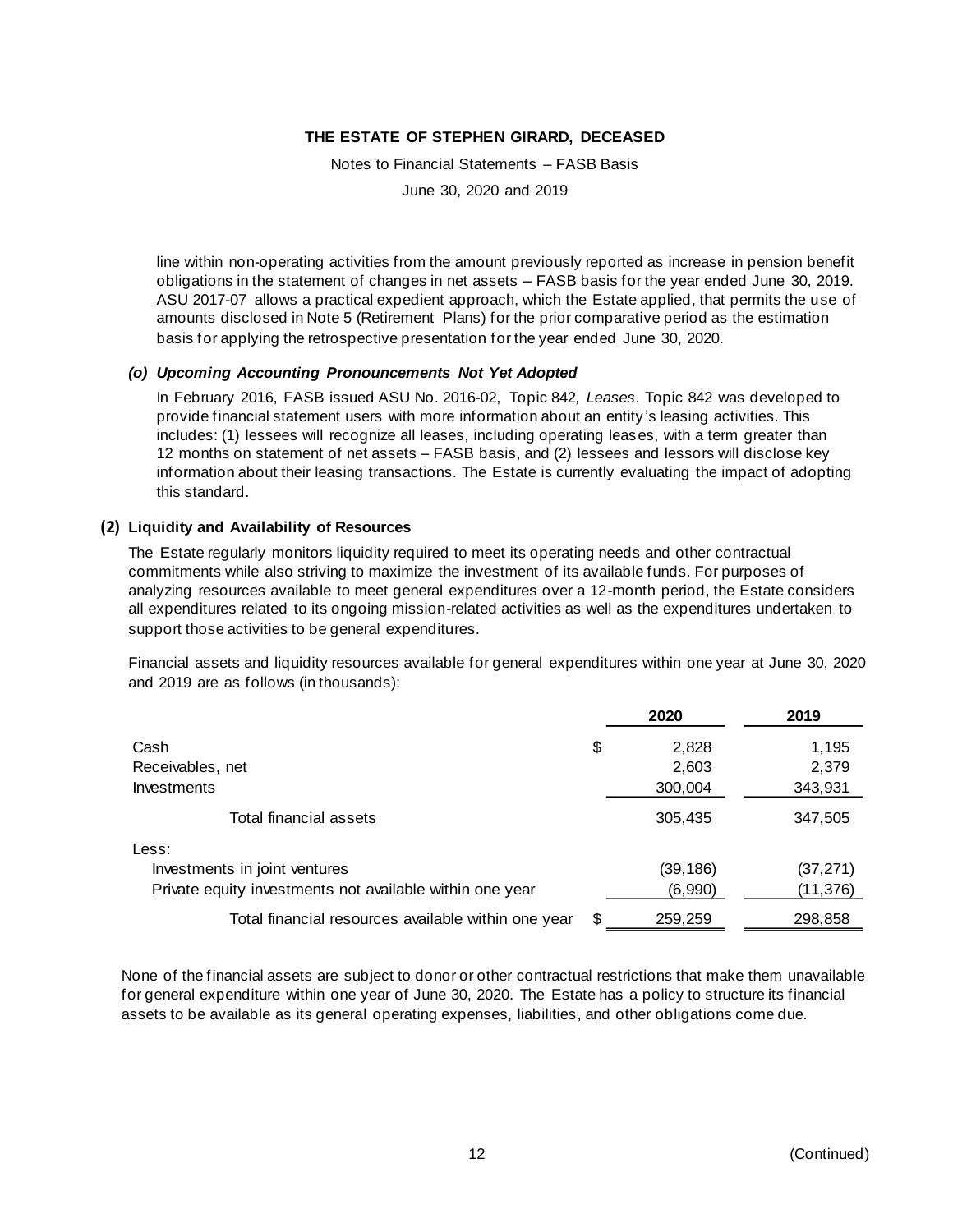Notes to Financial Statements – FASB Basis

June 30, 2020 and 2019

#### **(3) Investments and Assets Held under Indenture Agreements**

The following summarizes the Estate's investments as of June 30, 2020 and 2019 (in thousands):

|                                                |     | 2020    | 2019      |
|------------------------------------------------|-----|---------|-----------|
| Investment in Collective Legal Investment Fund | \$. | 259.982 | 296.446 * |
| Joint ventures                                 |     | 39.186  | 37.271    |
| Money market funds                             |     | 836     | 10.214    |
| Total investments                              |     | 300,004 | 343,931   |

Amounts exclude \$53,008,000 at June 30, 2020 and \$26,400,000 at June 30, 2019 that are segregated within the CLIF to comply with the requirements of certain debt, line-of-credit, and swap agreements. Such amounts have been included in assets held under indenture agreements to reflect the restriction on their use.

The composition of the Estate's investment return, net for the years ended June 30, 2020 and 2019 are as follows (in thousands):

|                                                            | 2020        | 2019    |
|------------------------------------------------------------|-------------|---------|
| Net realized gain on sales of CLIF investments             | \$<br>8.460 | 7,662   |
| Unrealized (depreciation) appreciation of CLIF investments | (5,740)     | 6,372   |
| Dividend and interest income, net                          | 6,071       | 6,064   |
| Total CLIF income                                          | 8,791       | 20,098  |
| Gain on sales of joint ventures                            | 1.994       |         |
| Share in joint ventures' operating loss                    | (399)       | (2,389) |
| Total joint venture income (loss)                          | 1,595       | (2,389) |
| Other income                                               | 195         | 12      |
| Total investment income, net                               | 10,581      | 17,721  |

#### *(a) Collective Legal Investment Fund*

The CLIF is a balanced portfolio composed primarily of equity, fixed -income, and short-term investment securities. It is intended to be more aggressive than income-oriented portfolios and less aggressive than equity-oriented portfolios. All asset classes, other than alternative investments, must have a readily ascertainable market value and must be readily marketable. The Board 's investment policy does allow private equity investment funds on a limited basis. As of June 30, 2020 and 2019, 2.2% and 3.5%, respectively, of the CLIF assets have been invested in this asset class.

The equity portfolio is well diversified to avoid undue exposure to any single economic sector, industry group, or individual security.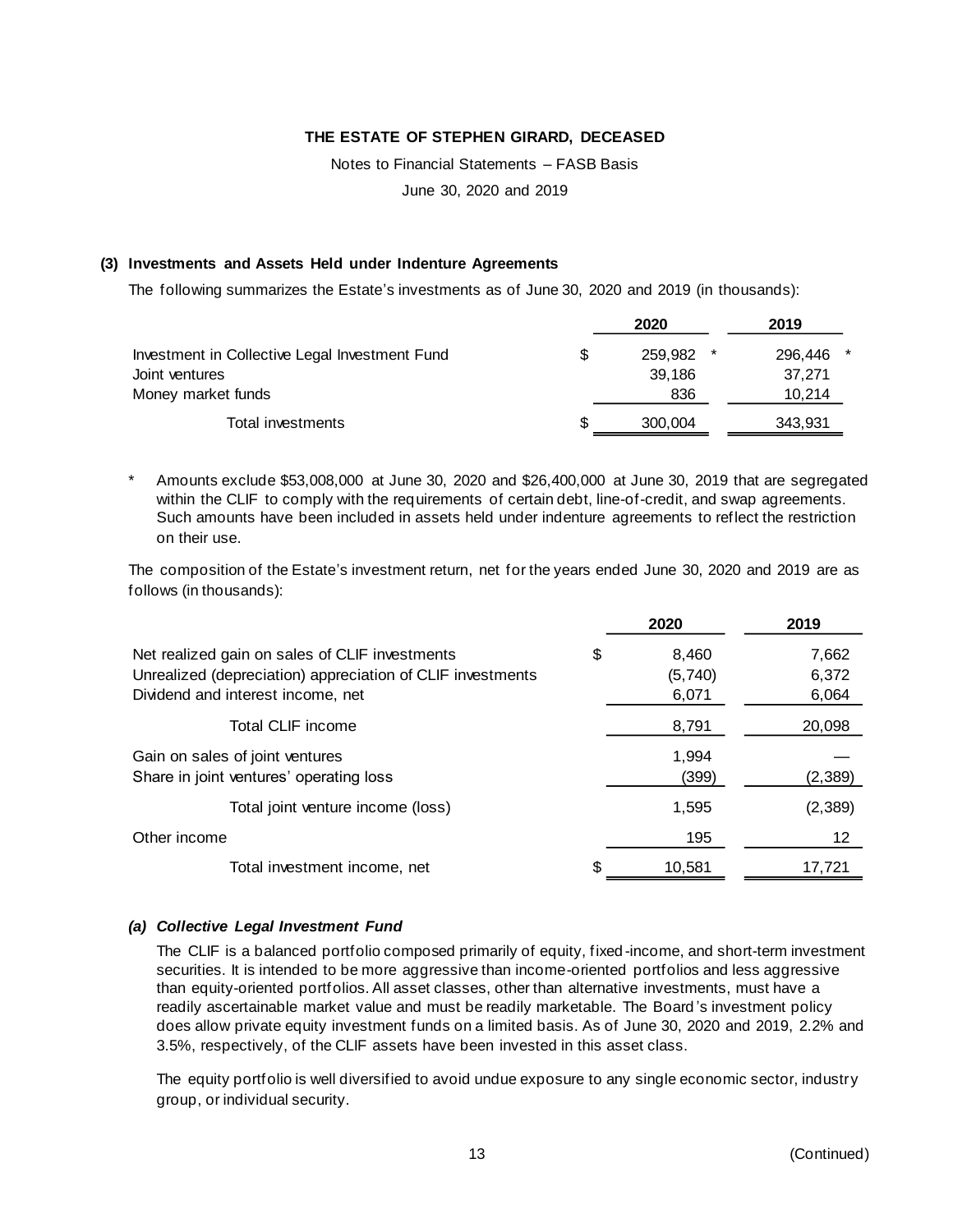Notes to Financial Statements – FASB Basis

June 30, 2020 and 2019

Risk, volatility, and the possibility of loss in purchasing power are present to some degree in all types of investment vehicles. While high levels of risk are normally avoided, the assumption of risk is warranted and encouraged in order to allow the opportunity to achieve satisfactory long -term results consistent with objectives and fiduciary character of the CLIF. The volatility of returns are monitored and evaluated on a continuing basis.

At June 30, 2020 and 2019, the Estate owned 58.66% and 59.23%, respectively, of the total units in the CLIF. The total investments of the CLIF at fair value as of June 30, 2020 and 2019 are as follows (in thousands):

|                                               | 2020          | 2019    |
|-----------------------------------------------|---------------|---------|
| Short-term investments                        | \$<br>29,780  | 11,471  |
| Equities:                                     |               |         |
| U.S. common stocks                            | 264,466       | 250,776 |
| Exchange-traded funds                         | 43,502        | 65,841  |
| International equity mutual funds             | 33,970        | 34,654  |
| Fixed income:                                 |               |         |
| U.S. government and agency obligations        | 55,916        | 47,556  |
| Corporate debt securities                     | 62,860        | 59,326  |
| Asset-backed securities                       | 12,854        | 14,145  |
| Mutual funds                                  | 18.274        | 17.934  |
| Global tactical asset allocation mutual funds |               | 24,185  |
| Private equity                                | 11,916        | 19,206  |
| Total investments in the CLIF                 | \$<br>533,538 | 545.094 |

The CLIF's accounting policy is to recognize transfers between levels of the fair value hierarchy on the date of the event or change in circumstances that caused the transfer.

The following table presents the CLIF's fair value hierarchy for assets held in the CLIF measured at fair value on a recurring basis and NAV as of June 30, 2020 (in thousands):

|                        |              | <b>Fair value measurements</b><br>at June 30, 2020 using |         |
|------------------------|--------------|----------------------------------------------------------|---------|
|                        | <b>Total</b> | Level 1                                                  | Level 2 |
| Short-term investments | \$<br>29,780 | 29,780                                                   |         |
| Equity securities:     |              |                                                          |         |
| U.S. common stocks:    |              |                                                          |         |
| <b>Industrials</b>     | 30,268       | 30,268                                                   |         |
| Consumer discretionary | 33,579       | 33,579                                                   |         |
| Consumer staples       | 12,747       | 12,747                                                   |         |
| Energy                 | 4,737        | 4,737                                                    |         |
| Financial              | 29,184       | 29.184                                                   |         |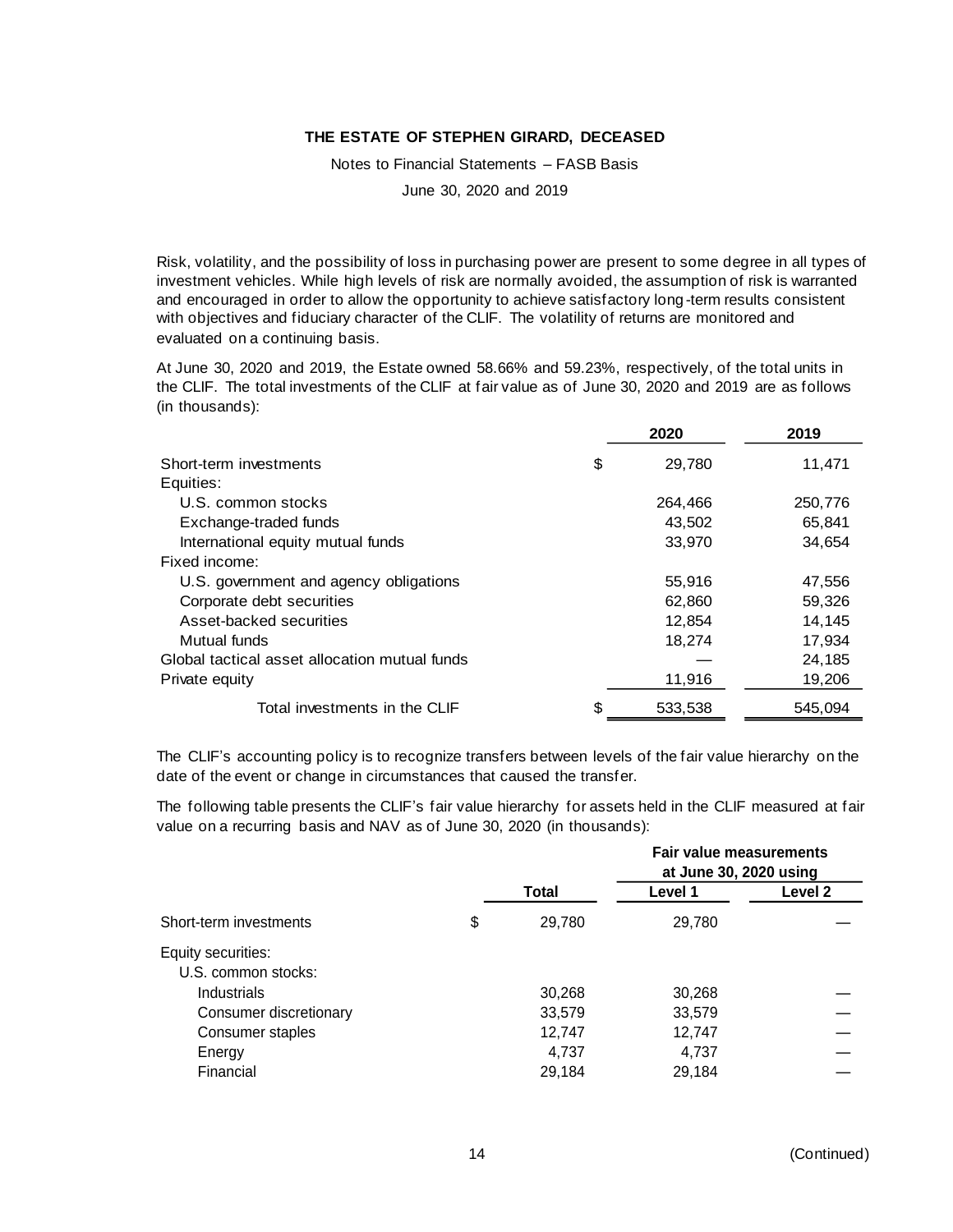Notes to Financial Statements – FASB Basis

June 30, 2020 and 2019

|                                                                                 |               | <b>Fair value measurements</b><br>at June 30, 2020 using |                    |
|---------------------------------------------------------------------------------|---------------|----------------------------------------------------------|--------------------|
|                                                                                 | <b>Total</b>  | Level 1                                                  | Level <sub>2</sub> |
| <b>Materials</b>                                                                | \$<br>6,899   | 6,899                                                    |                    |
| Information technology                                                          | 69,007        | 69,007                                                   |                    |
| Real estate                                                                     | 4,518         | 4,518                                                    |                    |
| <b>Utilities</b>                                                                | 4,807         | 4,807                                                    |                    |
| Healthcare                                                                      | 40,376        | 40,376                                                   |                    |
| Telecommunications and other                                                    | 28,344        | 28,344                                                   |                    |
| Total U.S. common stocks                                                        | 264,466       | 264,466                                                  |                    |
| Exchange-traded funds:                                                          |               |                                                          |                    |
| S&P 500 Index SPDR                                                              | 31,638        | 31,638                                                   |                    |
| <b>Select Sector SPDRs</b>                                                      | 11,864        | 11,864                                                   |                    |
| Total exchange-traded funds                                                     | 43,502        | 43,502                                                   |                    |
| International equity mutual funds                                               | 33,970        | 33,970                                                   |                    |
| Total equity securities                                                         | 341,938       | 341,938                                                  |                    |
| Fixed income:                                                                   |               |                                                          |                    |
| Debt securities issued by the U.S.                                              |               |                                                          |                    |
| Treasury and other U.S. government                                              |               |                                                          |                    |
| corporations and agencies                                                       | 39,774        | 39,182                                                   | 592                |
| Debt securities issued by states of the                                         |               |                                                          |                    |
| United States and political subdivisions                                        |               |                                                          |                    |
| of the states                                                                   | 15,981        |                                                          | 15,981             |
| Debt securities issued by foreign                                               |               |                                                          |                    |
| governments                                                                     | 161           |                                                          | 161                |
| Corporate debt securities                                                       | 62,860        |                                                          | 62,860             |
| Asset-backed securities                                                         | 5,135<br>138  |                                                          | 5,135<br>138       |
| Residential mortgage-backed securities<br>Commercial mortgage-backed securities | 7,581         |                                                          | 7,581              |
| Mutual funds                                                                    | 18,274        | 18,274                                                   |                    |
| Total fixed income                                                              | 149,904       | 57,456                                                   | 92,448             |
|                                                                                 |               |                                                          |                    |
| Total                                                                           | 521,622       | 429,174                                                  | 92,448             |
| Private equity funds reported at NAV                                            | 11,916        |                                                          |                    |
| Total investments in the CLIF                                                   | \$<br>533,538 |                                                          |                    |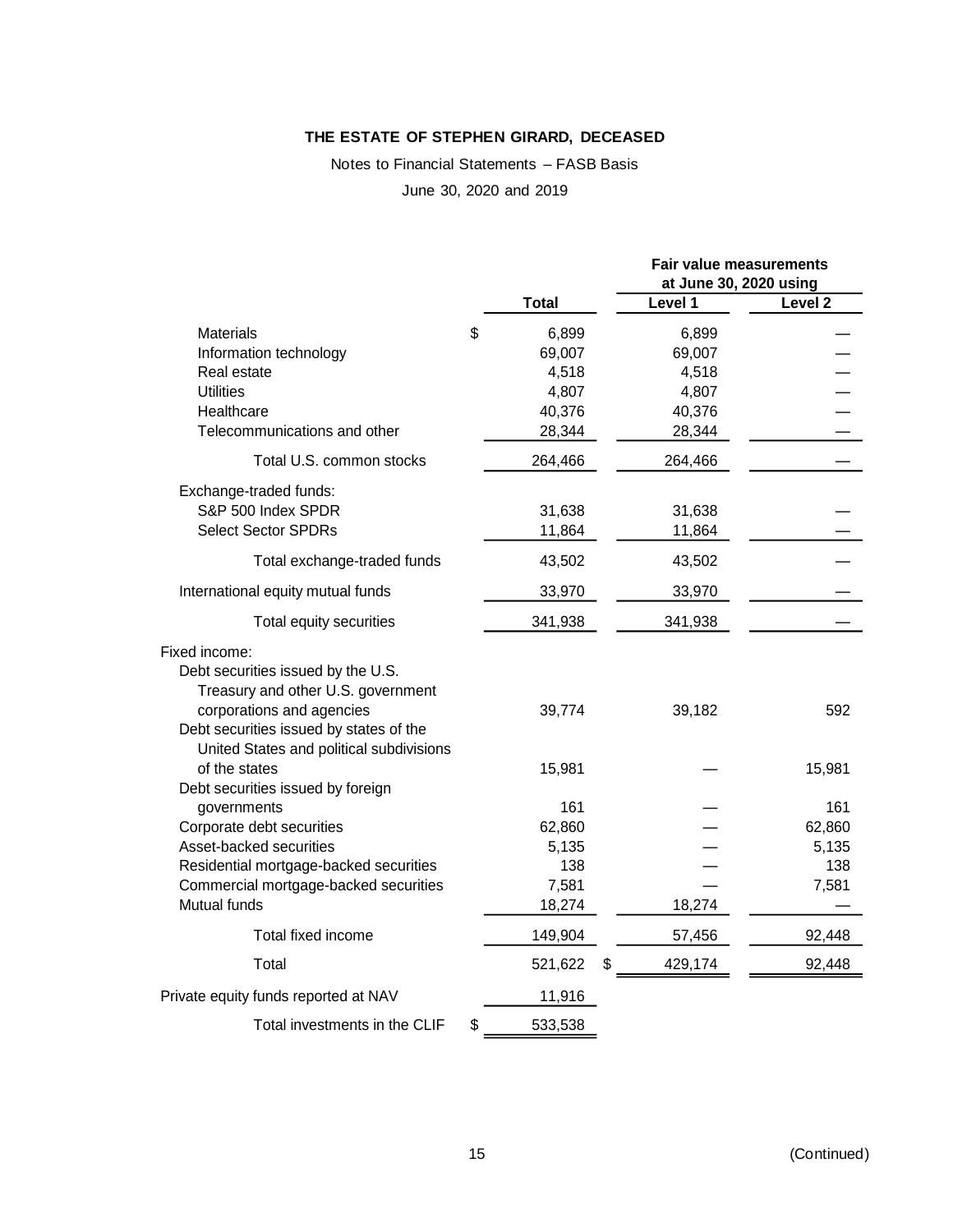Notes to Financial Statements – FASB Basis

June 30, 2020 and 2019

The following table presents the CLIF's fair value hierarchy for assets held in the CLIF measured at fair value on a recurring basis and NAV as of June 30, 2019 (in thousands):

|                                          |    |              | <b>Fair value measurements</b><br>at June 30, 2019 using |                    |
|------------------------------------------|----|--------------|----------------------------------------------------------|--------------------|
|                                          |    | <b>Total</b> | Level 1                                                  | Level <sub>2</sub> |
| Short-term investments                   | \$ | 11,471       | 11,471                                                   |                    |
| Equity securities:                       |    |              |                                                          |                    |
| U.S. common stocks:                      |    |              |                                                          |                    |
| Industrials                              |    | 32,067       | 32,067                                                   |                    |
| Consumer discretionary                   |    | 29,876       | 29,876                                                   |                    |
| Consumer staples                         |    | 10,501       | 10,501                                                   |                    |
| Energy                                   |    | 13,313       | 13,313                                                   |                    |
| Financial                                |    | 36,432       | 36,432                                                   |                    |
| <b>Materials</b>                         |    | 7,684        | 7,684                                                    |                    |
| Information technology                   |    | 52,938       | 52,938                                                   |                    |
| Real estate                              |    | 4,738        | 4,738                                                    |                    |
| <b>Utilities</b>                         |    | 5,455        | 5,455                                                    |                    |
| Healthcare                               |    | 31,466       | 31,466                                                   |                    |
| Telecommunications and other             |    | 26,306       | 26,306                                                   |                    |
| Total U.S. common stocks                 |    | 250,776      | 250,776                                                  |                    |
| Exchange-traded funds:                   |    |              |                                                          |                    |
| S&P 500 Index SPDR                       |    | 31,928       | 31,928                                                   |                    |
| <b>Select Sector SPDRs</b>               |    | 33,913       | 33,913                                                   |                    |
| Total exchange-traded funds              |    | 65,841       | 65,841                                                   |                    |
| International equity mutual funds        |    | 34,654       | 34,654                                                   |                    |
| Total equity securities                  |    | 351,271      | 351,271                                                  |                    |
| Fixed income:                            |    |              |                                                          |                    |
| Debt securities issued by the U.S.       |    |              |                                                          |                    |
| Treasury and other U.S. government       |    |              |                                                          |                    |
| corporations and agencies                |    | 33,068       | 32,430                                                   | 638                |
| Debt securities issued by states of the  |    |              |                                                          |                    |
| United States and political subdivisions |    |              |                                                          |                    |
| of the states                            |    | 14,211       |                                                          | 14,211             |
| Debt securities issued by foreign        |    |              |                                                          |                    |
| governments                              |    | 277          |                                                          | 277                |
| Corporate debt securities                |    | 59,326       |                                                          | 59,326             |
| Asset-backed securities                  |    | 5,645        |                                                          | 5,645              |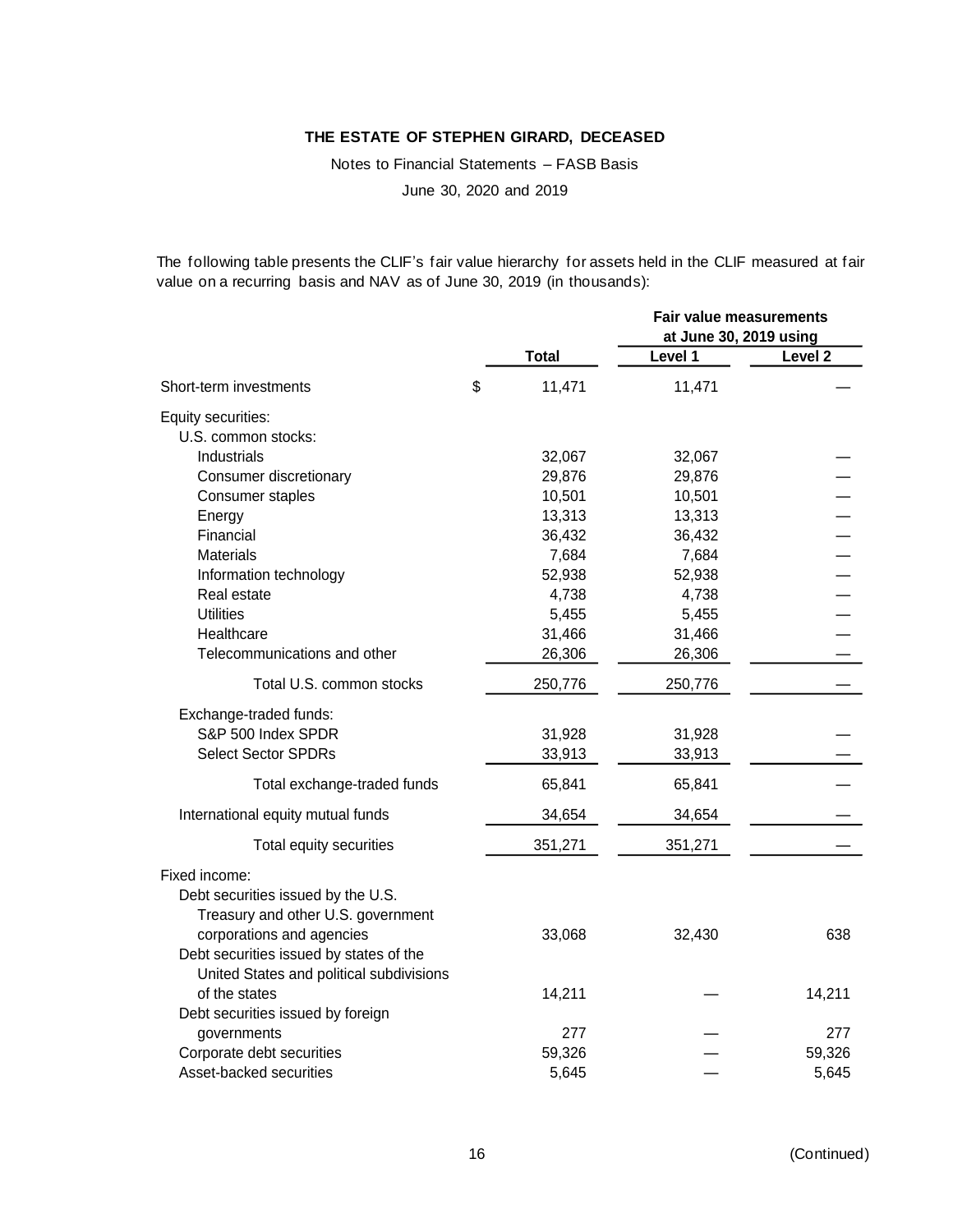Notes to Financial Statements – FASB Basis

June 30, 2020 and 2019

|               |    | <b>Fair value measurements</b><br>at June 30, 2019 using |         |
|---------------|----|----------------------------------------------------------|---------|
| <b>Total</b>  |    | Level 1                                                  | Level 2 |
| \$<br>817     |    |                                                          | 817     |
| 7,683         |    |                                                          | 7,683   |
| 17,934        |    | 17,934                                                   |         |
| 138,961       |    | 50,364                                                   | 88,597  |
| 24,185        |    | 24,185                                                   |         |
| 525,888       | \$ | 437,291                                                  | 88,597  |
| 19,206        |    |                                                          |         |
| \$<br>545,094 |    |                                                          |         |
|               |    |                                                          |         |

#### *(b) Joint Ventures*

The Estate has invested in various joint ventures that own diversified real estate assets, including an office building leased as an automotive research facility, student housing, apartment complexes, a parking garage, and office/warehouse facilities for lease in several states. The Estate is entitled to preferred cumulative dividends and/or operational cash flow from net operating income. These investments are accounted for on the equity method.

The following table summarizes the Estate's investments in joint ventures as of June 30, 2020 and 2019 (in thousands):

|                                       |    | 2020     | 2019     |
|---------------------------------------|----|----------|----------|
| Joint ventures, beginning balance     | \$ | 37,271   | 29,426   |
| Additional investments                |    | 8.345    | 19,840   |
| Proceeds from sales of joint ventures |    | (2, 167) |          |
| Cash distributions                    |    | (5,698)  | (3,856)  |
| Return of capital                     |    | (160)    | (5,750)  |
| Gain on sales                         |    | 1.994    |          |
| Share in joint ventures               |    | (399)    | (2, 389) |
| Joint ventures, ending balance        | S  | 39,186   | 37,271   |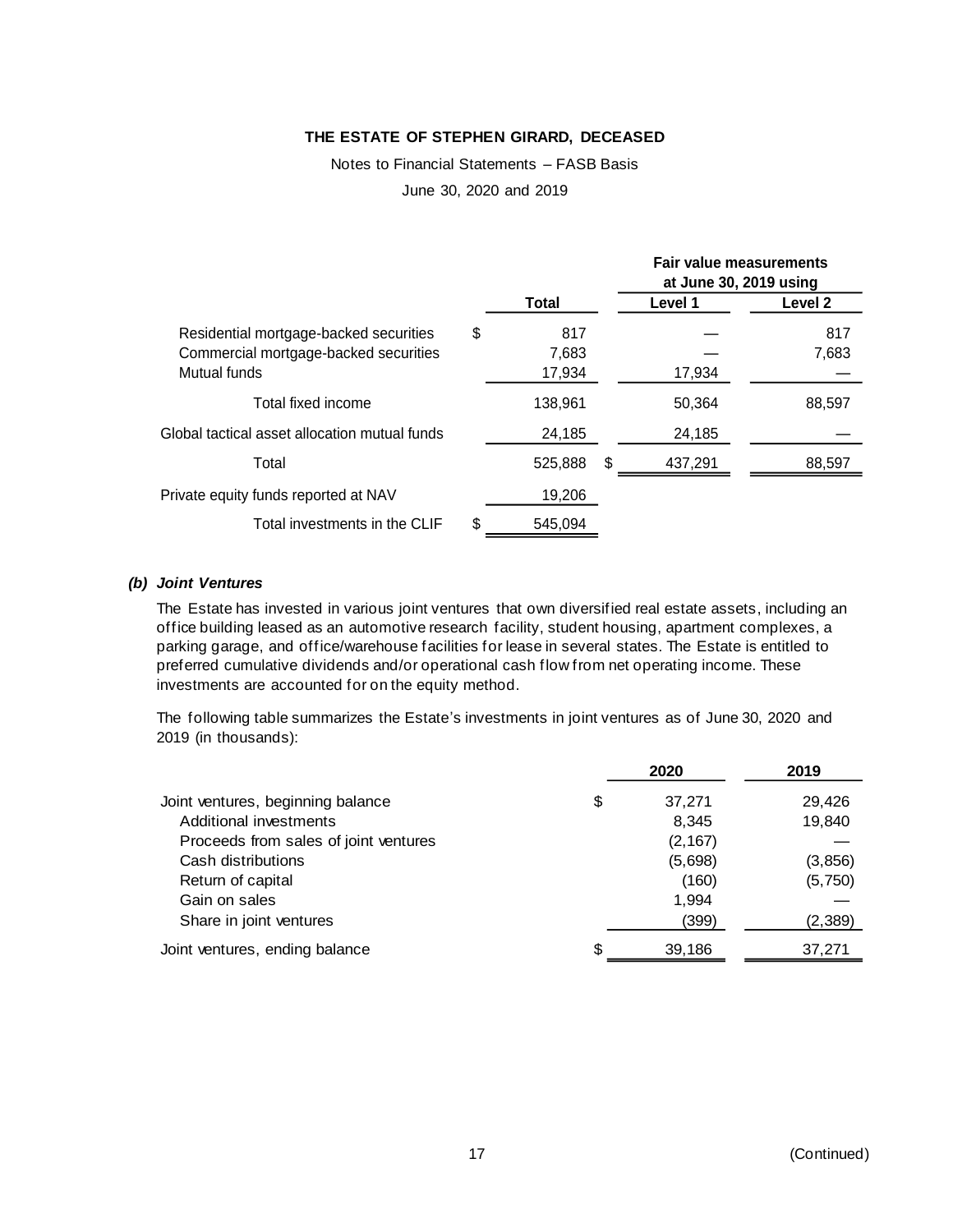Notes to Financial Statements – FASB Basis

June 30, 2020 and 2019

# **(4) Property, Plant and Equipment**

Property, plant, and equipment of the Estate as of June 30, 2020 and 2019 are as follows (in thousands):

|                                           | 2020         | 2019      |
|-------------------------------------------|--------------|-----------|
| Real estate operations:                   |              |           |
| Land                                      | \$<br>26,563 | 26,563    |
| Buildings and improvements                | 118,826      | 116,415   |
| <b>Tenant alterations</b>                 | 23,827       | 3,204     |
| Equipment                                 | 530          | 518       |
| Construction in progress                  | 6,394        | 3,032     |
|                                           | 176,140      | 149,732   |
| Accumulated depreciation                  | (62, 979)    | (58, 165) |
|                                           | 113,161      | 91,567    |
| Coal operations:                          |              |           |
| Equipment                                 | 311          | 308       |
|                                           | 311          | 308       |
| Accumulated depreciation                  | (275)        | (266)     |
|                                           | 36           | 42        |
| <b>Girard College operations:</b>         |              |           |
| Building and building improvements        | 66,179       | 63,900    |
| Equipment                                 | 2,505        | 2,206     |
| Construction in progress                  | 71           | 51        |
|                                           | 68,755       | 66,157    |
| Accumulated depreciation                  | (45, 632)    | (42, 674) |
|                                           | 23,123       | 23,483    |
| Total property, plant, and equipment, net | 136,320      | 115,092   |
|                                           |              |           |

Land and other real estate received under the will of Stephen Girard after his death in 1831 have been assigned no value in the accounts of the Estate and represent various properties in Philadelphia, Schuylkill and Columbia counties in Pennsylvania. Subsequent improvements to buildings and real estate have been capitalized and depreciated.

The Estate recorded depreciation expense of \$8,101,000 and \$7,231,000 in 2020 and 2019, respectively.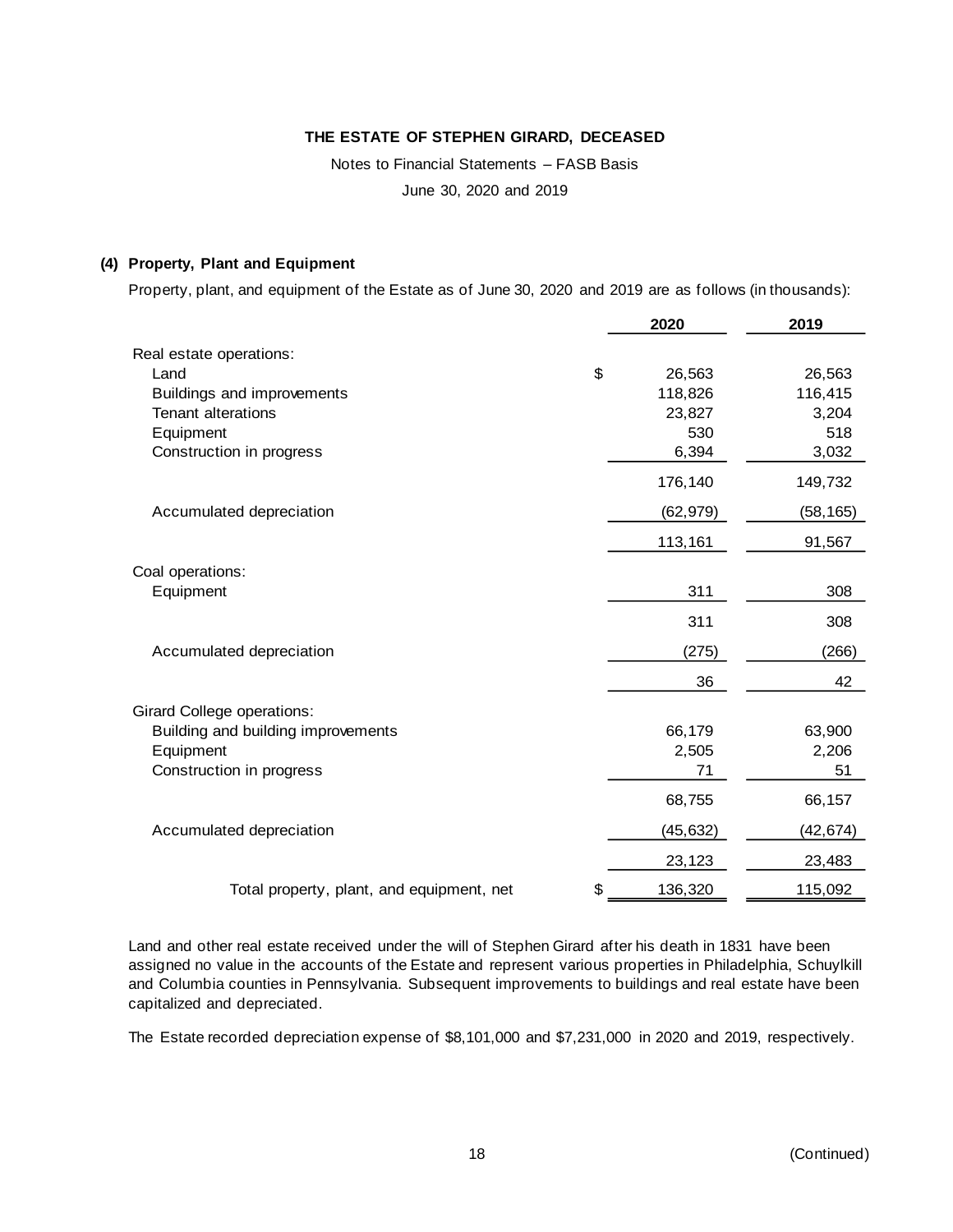Notes to Financial Statements – FASB Basis

June 30, 2020 and 2019

#### **(5) Retirement Plans**

# *(a) Defined-Benefit Plans*

Nonunion employees of the Estate and Girard College hired prior to September 1, 2010 and certain union employees participate in the Board of Directors of City Trusts Girard Non-Contributory Retirement Plan (Non-Contributory Plan). Certain other union employees participate in the Board of Directors of City Trusts Contributory Retirement Plan (Contributory Plan). Contributions to the Contributory and Non-Contributory plans (the Plans) provide for the payment of estimated normal cost and amortization of the unfunded prior service liability over a 25-year period.

The Estate recorded a net pension liability of \$8,328,000 and \$861,000 at June 30, 2020 and 2019, respectively, for the Estate's unfunded status. In the statements of net assets – FASB basis, net pension liability is included as a component of advance rents and other liabilities.

The following presents the projected funded status and accrued cost of the Plans for the year ended June 30, 2020 (in thousands):

|                                                                                                                                                                                                      | <b>Contributory</b><br><b>Plan</b>                   | Non-<br>Contributory<br><b>Plan</b>           |
|------------------------------------------------------------------------------------------------------------------------------------------------------------------------------------------------------|------------------------------------------------------|-----------------------------------------------|
| Projected benefit obligations - June 30<br>Fair value of plan assets - June 30                                                                                                                       | \$<br>(8, 110)<br>6,745                              | (46, 998)<br>40,035                           |
| <b>Funded status</b>                                                                                                                                                                                 | \$<br>(1, 365)                                       | (6,963)                                       |
| Accrued cost recognized in the Estate's statement of<br>net assets<br>Accumulated benefit obligation<br>Benefit expense<br>Employer contribution<br>Plan participants' contribution<br>Benefits paid | \$<br>(1, 365)<br>(7, 732)<br>32<br>232<br>29<br>404 | (6,963)<br>(45, 237)<br>(371)<br>720<br>1,730 |
| Weighted average assumptions used to determine<br>benefit obligation and net periodic benefit cost:<br>Discount rate<br>Expected long-term return on plan assets<br>Rate of compensation increase    | 2.72%<br>7.75<br>3.00                                | 2.64%<br>7.75<br>3.00                         |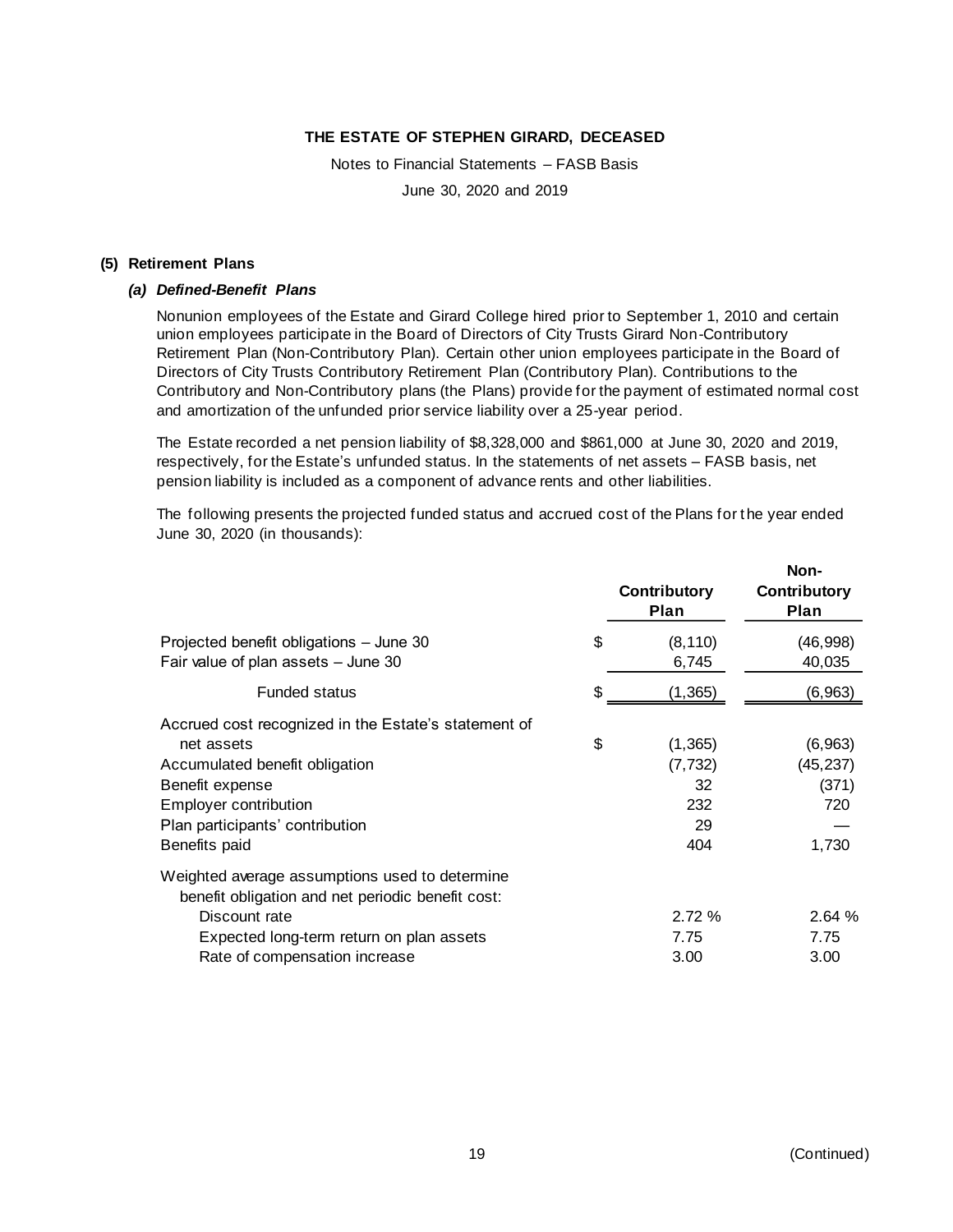Notes to Financial Statements – FASB Basis

June 30, 2020 and 2019

The following presents the projected funded status and accrued cost of the Plans for the year ended June 30, 2019 (in thousands):

|                                                                                                                                                                                                             | <b>Contributory</b><br><b>Plan</b>             | Non-<br>Contributory<br>Plan             |
|-------------------------------------------------------------------------------------------------------------------------------------------------------------------------------------------------------------|------------------------------------------------|------------------------------------------|
| Projected benefit obligations - June 30<br>Fair value of plan assets - June 30                                                                                                                              | \$<br>(7,063)<br>6,790                         | (40, 772)<br>40,184                      |
| <b>Funded status</b>                                                                                                                                                                                        | \$<br>(273)                                    | (588)                                    |
| Accrued cost recognized in the Estate's statement of<br>net assets<br>Accumulated benefit obligation<br>Benefit expense<br><b>Employer contribution</b><br>Plan participants' contribution<br>Benefits paid | \$<br>(273)<br>6,922<br>90<br>244<br>39<br>364 | (588)<br>39,564<br>(274)<br>672<br>1,699 |
| Weighted average assumptions used to determine<br>benefit obligation and net periodic benefit cost:<br>Discount rate<br>Expected long-term return on plan assets<br>Rate of compensation increase           | 3.49%<br>7.75<br>3.00                          | 3.46%<br>7.75<br>3.00                    |

The components of net periodic benefit cost for the years ended June 30, 2020 and 2019 are as follows (in thousands):

|                                                                                          | 2020         | 2019     |
|------------------------------------------------------------------------------------------|--------------|----------|
| Amounts recognized in net assets but not yet recognized<br>in net periodic benefit cost: |              |          |
| Prior service costs                                                                      | \$<br>44     | 76       |
| Net loss                                                                                 | 20,374       | 11,634   |
| Total amount recognized in net assets                                                    | \$<br>20,418 | 11,710   |
| Components of net periodic benefit cost:                                                 |              |          |
| Service cost                                                                             | \$<br>929    | 1,021    |
| Interest cost                                                                            | 1,617        | 1,803    |
| Expected return on plan assets                                                           | (3,576)      | (3, 449) |
| Amortization of prior service cost                                                       | 32           | 32       |
| Recognized actuarial cost                                                                | 660          | 409      |
| Net periodic benefit cost                                                                | \$<br>(338)  | (184)    |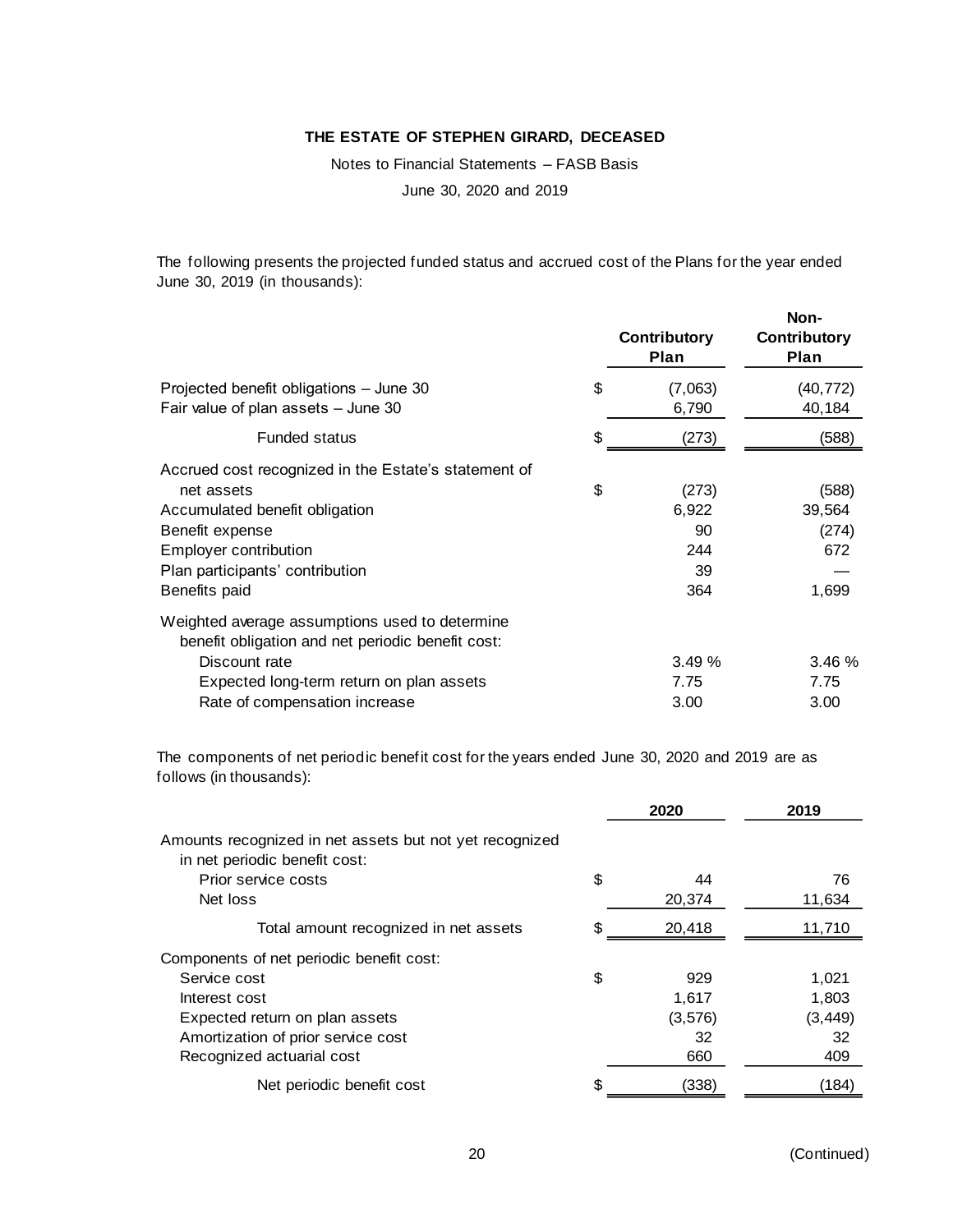Notes to Financial Statements – FASB Basis

June 30, 2020 and 2019

In connection with the Estate's adoption of ASU 2017-07, the service cost component of the net periodic benefit cost are included in operating expenses and the remaining components are reported as other non-service periodic pension costs in the accompanying statements of changes in net assets – FASB basis for the years ended June 30, 2020 and 2019.

The Estate expects to contribute \$358,000 and \$1,229,000 to the Contributory and Non-Contributory Plans, respectively, in fiscal year 2021.

The expected benefit payments from the Plans for the next 10 years are as follows (in thousands):

|                 | <b>Contributory</b><br>Plan | Non-<br><b>Contributory</b><br>Plan |
|-----------------|-----------------------------|-------------------------------------|
| 2021            | \$<br>391                   | 1,985                               |
| 2022            | 383                         | 2,035                               |
| 2023            | 374                         | 2,055                               |
| 2024            | 366                         | 2,110                               |
| 2025            | 358                         | 2,140                               |
| Years 2026-2030 | 1,705                       | 11,640                              |
|                 | \$<br>3,577                 | 21,965                              |

The Plans' investments were held in the CLIF at June 30, 2020 and 2019.

|                       | June 30, 2020             |                               | June 30, 2019             |                               |  |
|-----------------------|---------------------------|-------------------------------|---------------------------|-------------------------------|--|
|                       | <b>CLIF</b> units<br>held | Percentage<br>of CLIF<br>held | <b>CLIF units</b><br>held | Percentage<br>of CLIF<br>held |  |
| Contributory Plan     | 59.846                    | 1.24%                         | 61.211                    | 1.23%                         |  |
| Non-Contributory Plan | 360,015                   | 7.47                          | 363,694                   | 7.36                          |  |

#### *(b) Defined-Contribution Plan*

Girard Estate and Girard College nonunion employees hired after August 31, 2010 participate in the Girard Estate/Girard College Retirement Plan, a 403(b) defined-contribution retirement plan. Employees may choose to defer a portion of their compensation in accordance with Internal Revenue Services (IRS) regulations. Employee contributions are immediately fully vested and are not subject to forfeiture for any reason. Eligible participants receive a discretionary annual employer contribution, which is determined each year. The employer contributions for fiscal years 2020 and 2019 were set at 3% of eligible compensation and in the aggregate were \$36,000 and \$36,000, respectively.

#### **(6) Line of Credit**

The Estate entered into a secured revolving line of credit agreement with a bank, which provides that the Estate may borrow up to \$25,000,000. Amounts outstanding under this line bear interest at the daily LIBOR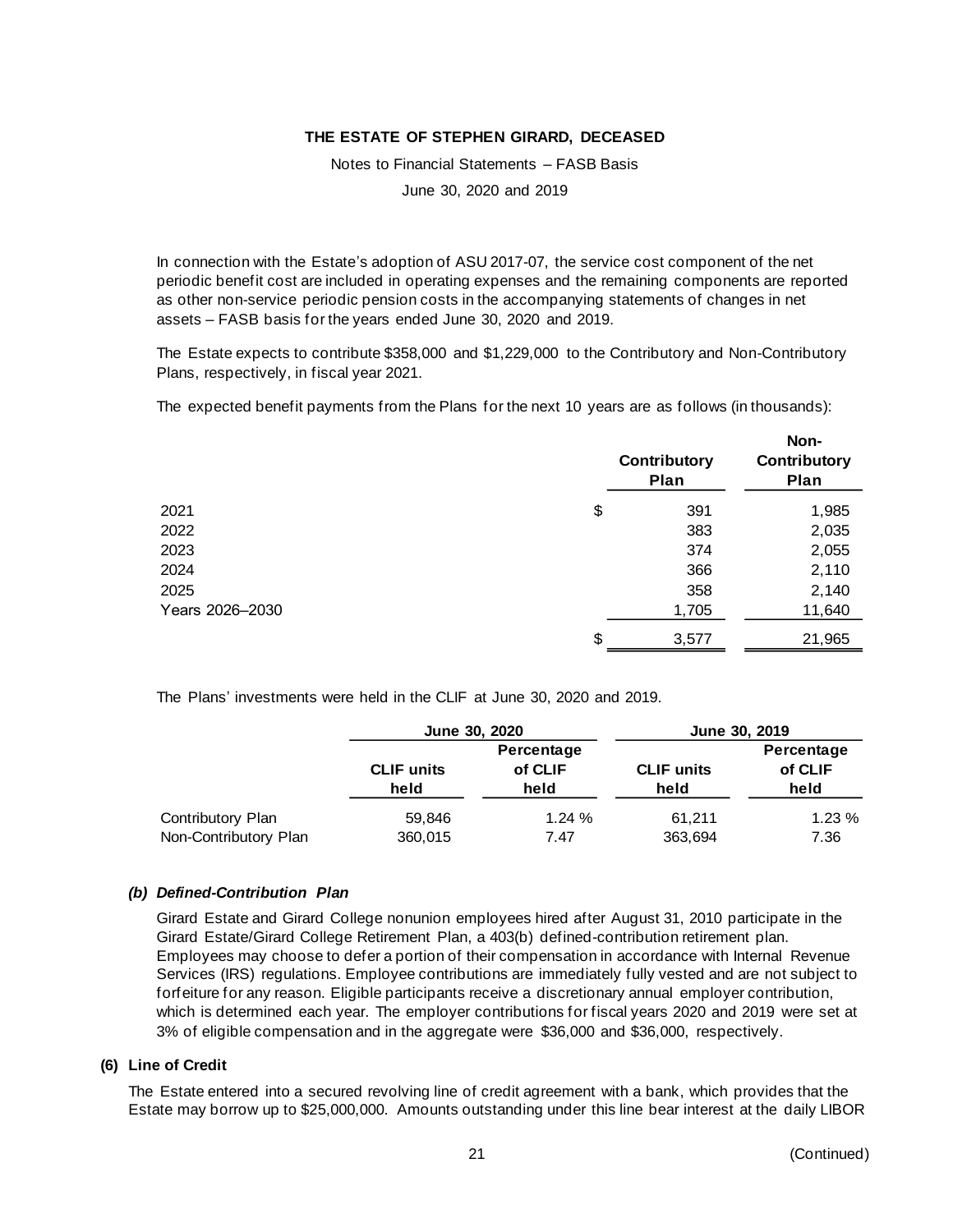Notes to Financial Statements – FASB Basis

June 30, 2020 and 2019

plus 1.25%. The agreement also allows the Estate to draw unsecured advances at its option under the line which, bear interest at the daily LIBOR rate plus 1.90%. If the average amount of the unused line is greater than 50% of the total available line, an unused fee equal to 0.25% on the average daily amount of the unused portion is due annually. The Estate is required to pledge as collateral certain marketable securities with an adjusted (as defined) market value at least equal to the monthly outstanding balance. Such collateral is held in the CLIF and presented as assets held under indenture agreements in the statements of net assets – FASB basis. In April 2020, the line was renewed by the bank for another year to April 2021 with a mutual option to renew by both parties annually.

At June 30, 2020, the Estate had outstanding borrowings of \$22,405,000 under this line of which \$17,035,000 were secured and \$5,370,000 were unsecured.

#### **(7) Long-Term Debt**

#### *(a) 1101 Market Street Financing*

In May 2012, an insurance company issued a \$20,000,000, 3.95% fixed rate, 10-year term, 25-year amortization note as a partial refinancing of the fee and leasehold interest in the office building located at 1101 Market Street in Philadelphia, Pennsylvania. Repayments of p rincipal and interest began in July 2012 and were due monthly for 10 years up to and including June 2022.

In December 2018, the Estate refinanced the above note with an insurance company that issued a \$55,000,000, 4.51% fixed rate, 16-year term, 25-year amortization note relating to the fee and leasehold interest in the office building located at 1101 Market Street in Philadelphia, Pennsylvania. As of June 30, 2020, \$10,000,000 was held in escrow and will be released upon new tenancy in the building pursuant to the Estate's agreement with the lender. This escrow is included in the assets held under indenture agreements in the statements of net assets – FASB basis. Repayments began in February 2019 and are due monthly for 16 years up to and including January 2035. At that time, a significant portion of the principal will remain outstanding and will require refinancing or satisfaction.

#### *(b) Series of 2014 Revenue Refunding Bonds*

On December 1, 2014, The Philadelphia Authority for Industrial Development issued \$59,200,000 of Tax-Exempt Revenue Bonds (Girard Estate Project) Series of 2014 Revenue Refunding Bonds (the 2014 Bonds) with a bank being the sole holder. The proceeds were used to refinance and redeem the Series of 2001 and Series of 2002 Bonds. The loan agreement is a general obligation of the Estate payable from the revenue of the Estate.

The bank, in its sole discretion, has the option within 90 days prior to and 90 days after the 10-year anniversary following the bond issuance date to declare the entire principal balance and accrued and unpaid interest of the 2014 Bonds payable in full. If exercised, payment on this call option would be due within 90 days of such written notification from the bank. The maturities table below assumes that this call option will not be exercised.

In connection with the issuance of the 2014 Bonds, the Estate entered into an interest rate swap contract in order to convert the variable interest rate for the 2014 Bonds to a synthetic fixed rate plus the applicable credit spread. The swap contract has a notional amount of \$59,200,000 with a final maturity of June 1, 2032. The fair value of the rate swap at June 30, 2020 and 2019 was \$30,603,000 and \$24,207,000, respectively.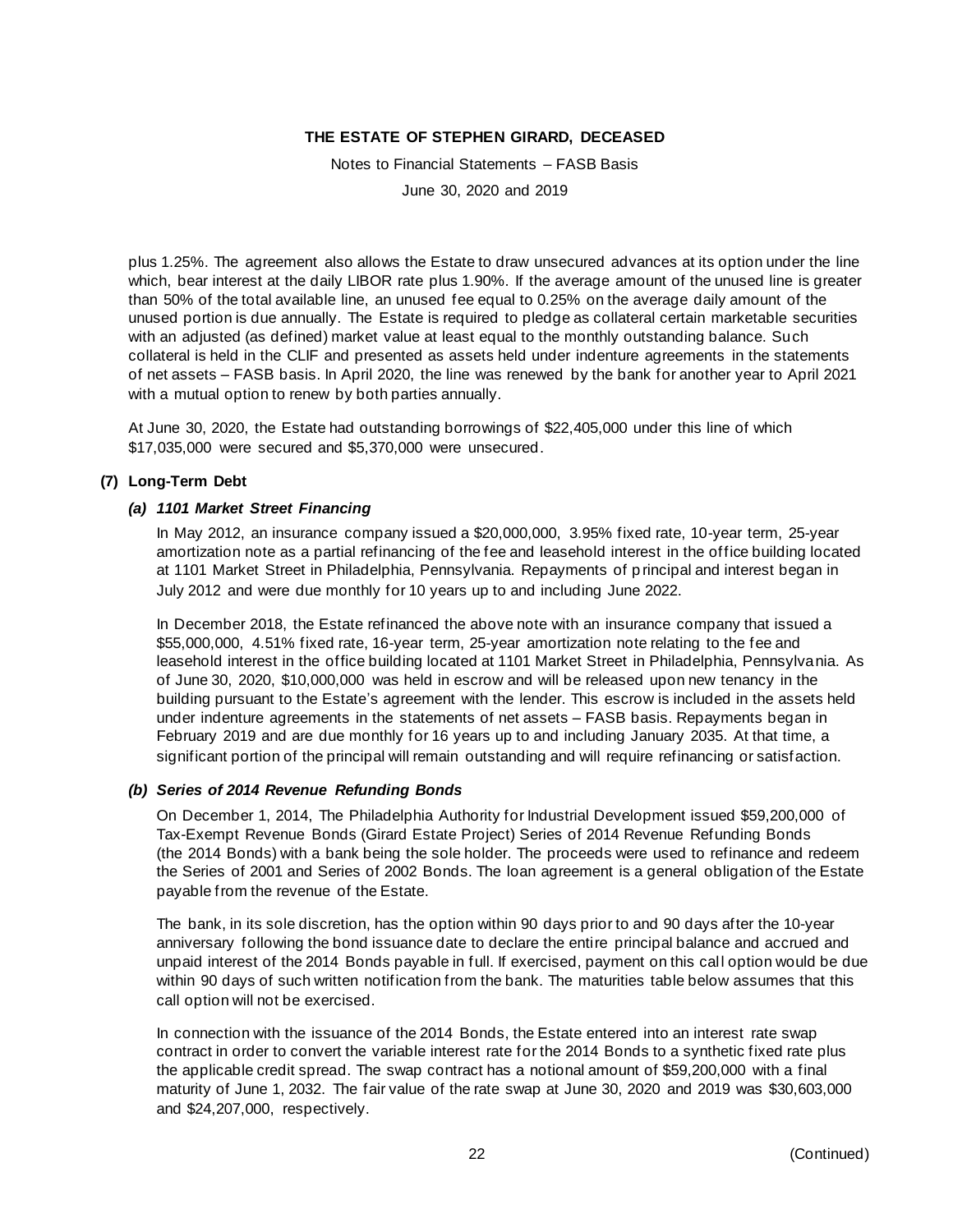Notes to Financial Statements – FASB Basis

June 30, 2020 and 2019

#### *(c) Debt Covenants*

The Estate has covenanted that it will not lease, sell, or otherwise dispose of all or a part of the project facilities to a person other than a governmental unit. In the event that the Commonwealth or any other lessee of all or a portion of the 2014 project facilities assigns its rights as les see to an assignee that is not a governmental unit, the Estate is required to take remedial action (if any) in order to maintain the exclusion of interest on the 2014 Bonds from gross income for federal income tax purposes.

The debt covenants under the bond purchase and loan agreement require that the Estate maintain a ratio of market value of cash and investments without donor restrictions to funded debt equal to or greater than 1.50 as those terms are defined in the agreement. Also, the Estate may not iss ue or incur any additional general obligation indebtedness without the prior written consent of the swap counterparty, which consent will not be unreasonably withheld.

Under the Collateral Pledge and Security Agreement to the 2014 swap master agreement, the Estate is required to pledge as collateral certain marketable securities with an adjusted (as defined) market value equal to the monthly net fair value loss of the Estate's rate swap. Such collateral is held in the CLIF and presented as assets held under indenture agreements in the statements of net assets – FASB basis. In addition, the counterparty has a priority secured position, in the event of default, against the Estate's marketable securities.

The Estate was in compliance with the bond covenant, swap agreement, line-of-credit agreement and mortgage note as of June 30, 2020 and 2019.

|                                                                                                                                                                                                                                                                   | 2020                           |       | 2019             |                                |  |
|-------------------------------------------------------------------------------------------------------------------------------------------------------------------------------------------------------------------------------------------------------------------|--------------------------------|-------|------------------|--------------------------------|--|
|                                                                                                                                                                                                                                                                   | <b>Unamortized</b><br>issuance |       |                  | <b>Unamortized</b><br>issuance |  |
|                                                                                                                                                                                                                                                                   | <b>Principal</b>               | costs | <b>Principal</b> | costs                          |  |
|                                                                                                                                                                                                                                                                   | (In thousands)                 |       | (In thousands)   |                                |  |
| 2014 Bonds, interest paid<br>monthly, variable rate<br>swapped to a fixed rate<br>of 4.9035%, no principal<br>payments until \$23,200,000<br>in November 2031 and<br>\$36,000,000 in June 2032.<br>The loan agreement is<br>a general obligation of<br>the Estate | \$<br>59,200                   | 207   | 59,200           | 225                            |  |
| Mortgage payable, 4.51%<br>fixed rate note, 16-year<br>term to January 2035,                                                                                                                                                                                      |                                |       |                  |                                |  |
| 25-year amortization                                                                                                                                                                                                                                              | 55,000                         | 426   | 55,000           | 456                            |  |
|                                                                                                                                                                                                                                                                   | \$<br>114,200                  | 633   | 114,200          | 681                            |  |

Long-term debt consists of the following at June 30, 2020 and 2019: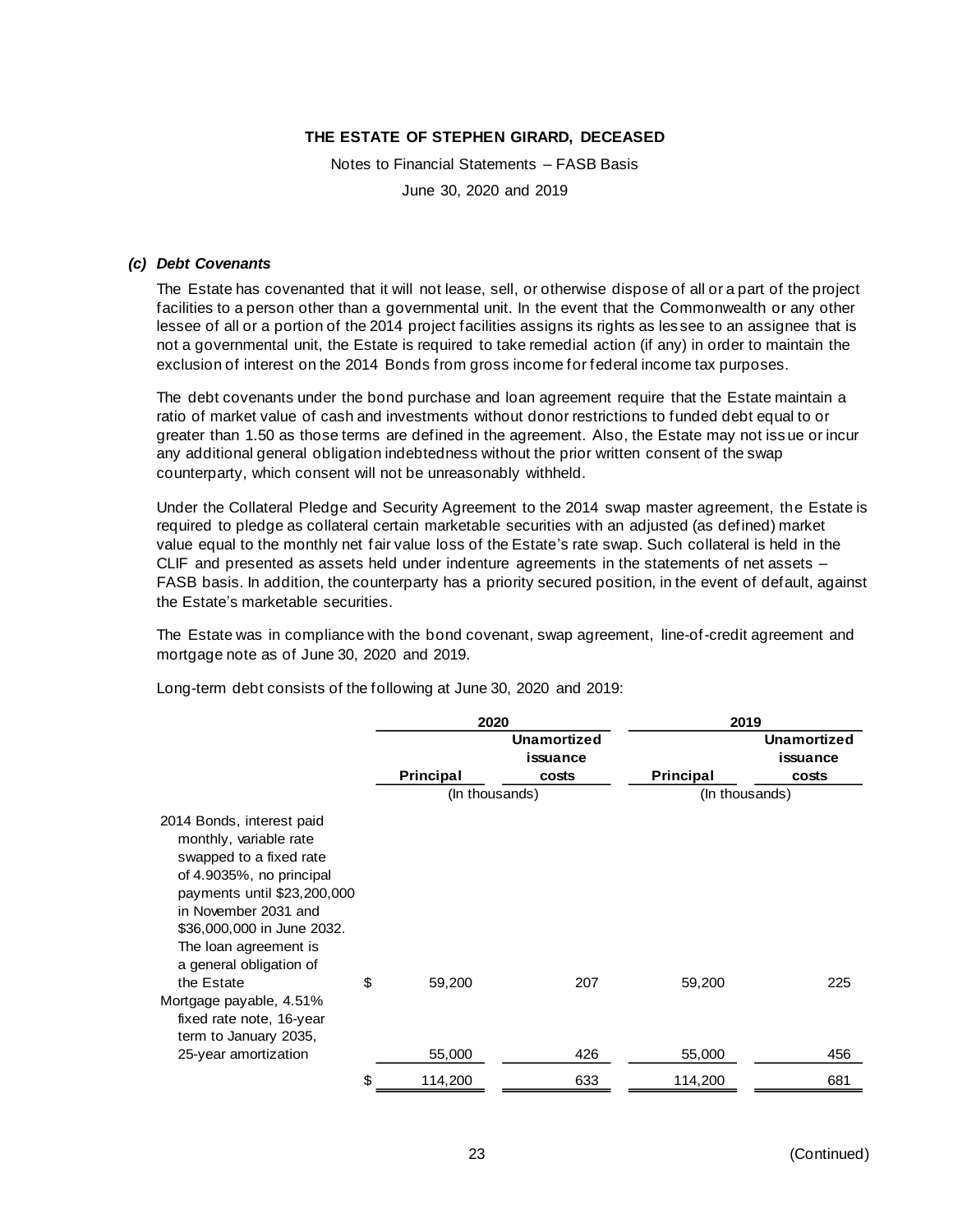Notes to Financial Statements – FASB Basis

June 30, 2020 and 2019

Maturities of the long-term debt outstanding are as follows (in thousands):

| Year ending June 30: |    |         |
|----------------------|----|---------|
| 2021                 | \$ |         |
| 2022                 |    | 987     |
| 2023                 |    | 2,446   |
| 2024                 |    | 2,559   |
| 2025                 |    | 2,676   |
| Thereafter           |    | 105,532 |
|                      | S  | 114,200 |

#### **(8) Interest Rate Swap**

The following is a summary of the Estate's interest rate swap agreement (in thousands):

| <b>Series</b> | <b>Effective</b>    | <b>Notional</b> | <b>Estate</b>                          | <b>Estate</b>          | Expiration   |
|---------------|---------------------|-----------------|----------------------------------------|------------------------|--------------|
|               | date                | amount          | pays                                   | receives               | date         |
| 2014 Bonds    | December 1, 2014 \$ | 59.200          | 4.9035% plus<br>69% of 30-day<br>LIBOR | 69% of 30-day<br>LIBOR | June 1, 2032 |

The fair value of the interest rates swap is recorded in the financial statements as follows (in thousands):

|                                 | <b>Statement of</b><br>net assets<br>classification | <b>Location of</b><br>loss                           | Fair value<br>2020 | Fair value<br>2019 | Loss<br>2020 | Loss<br>2019 |
|---------------------------------|-----------------------------------------------------|------------------------------------------------------|--------------------|--------------------|--------------|--------------|
| Interest rate swap<br>agreement | Interest rate<br>swap<br>liability                  | Unrealized<br>\$<br>loss<br>on interest<br>rate swap | 30.603             | 24.207             | (6,396)      | (4,005)      |

The fair value hierarchy classification of the Estate's swap obligation as of June 30, 2020 and 2019 is Level 2.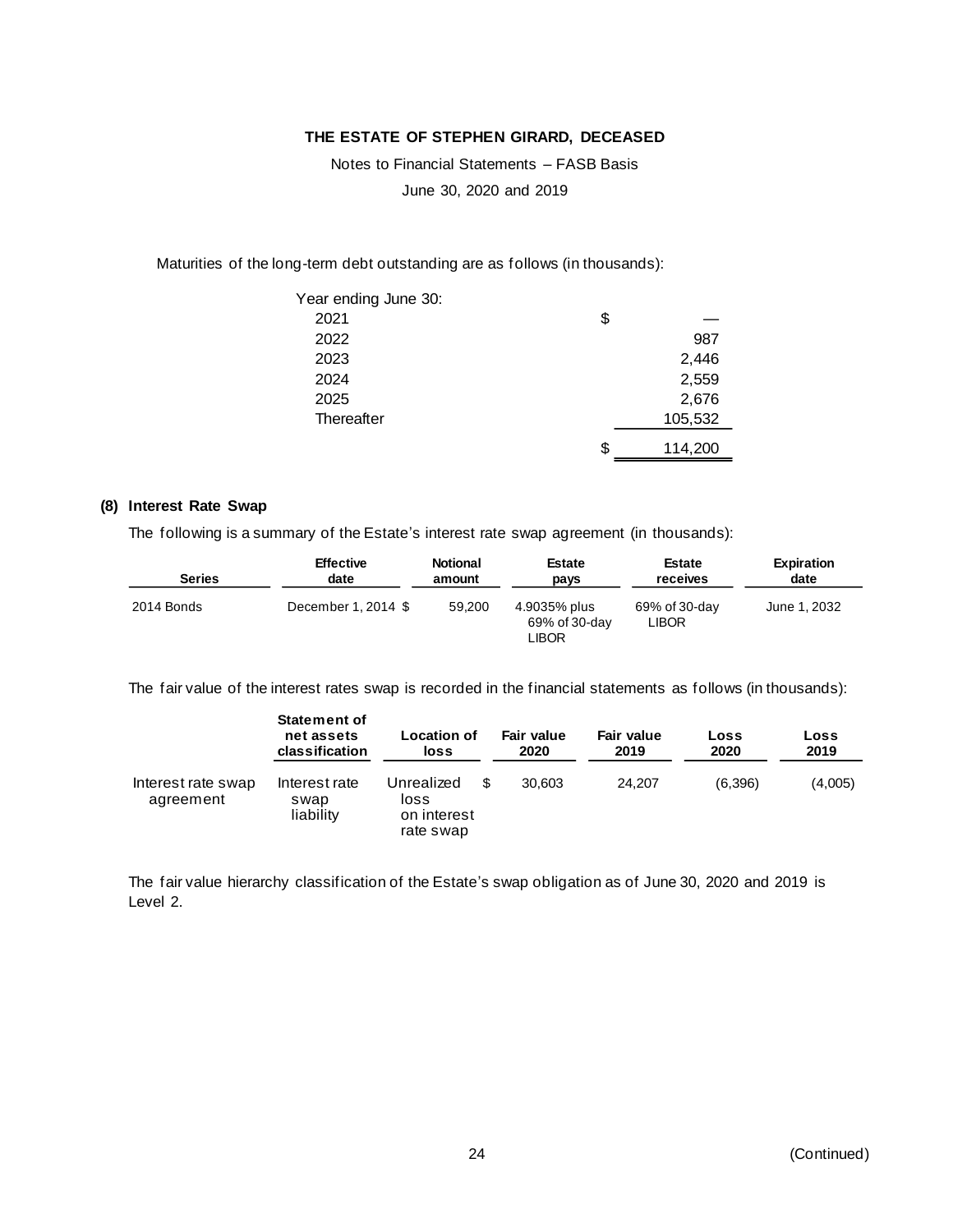Notes to Financial Statements – FASB Basis

June 30, 2020 and 2019

#### **(9) Real Estate Leases**

Tenant leases have various expiration dates ranging through fiscal year 2036. Minimum rentals on noncancelable operating leases at June 30, 2020, which represent future income to the Estate, are as follows (in thousands):

| 2021       | \$<br>9,574   |
|------------|---------------|
| 2022       | 9,509         |
| 2023       | 11,358        |
| 2024       | 11,708        |
| 2025       | 10,771        |
| Thereafter | 165,517       |
|            | \$<br>218,437 |

In December 2017, the Estate entered into a long-term lease agreement with a new tenant in its 1101 Market Street office building. The new lease is effective January 1, 2019 with rent and expected occupancy commencing during the first quarter of fiscal 2020 for approximately 238,000 square feet of office space. The tenant has also contractually committed to lease approximately 122,000 square feet of additional office space beginning on July 1, 2025. The lease for all 360,000 square feet runs until August 31, 2035. The lease contains renewal provisions.

In June 2007, the Estate entered into a long-term ground lease with a lessee, in the form of two leases, for the land and existing buildings located in the City of Philadelphia, between Market and Chestnut Streets and between 11th and 12th Streets and received an up-front payment of \$90,000,000. In addition, the Estate will receive basic net rent, for each lease, of \$1 per year.

The leases are triple net leases with all income, expenses, taxes, and liabilities transferring to the lessee for a term of 75 years. At the lessee's option, the lease term can be extended for an additional term of 75 years for the then current market rate to be determined by binding arbitration in either the 50th, 60th, or 74th year of the lease. Title to the property remains with the Estate and, as a result, the lease is accounted for as an operating lease. The \$90,000,000 up-front payment was recorded as unearned rental income and is included in advance rents and other liabilities in the statements of net assets – FASB basis. The unamortized balances at June 30, 2020 and 2019 were \$74,337,000 and \$75,537,000, respectively. The lessee has been granted the right to perform property improvements up to and including the demolishing of current structures and the development of new properties. Title to new properties and improvements passes to the Estate at the end of the lease term. The leases do not contain bargain purchase options. In July 2008, the leases were assigned by the lessee, with the Estate's consent, to a third party. In September 2014, the ground lease covering the land and existing buildings fronting on Market, 11<sup>th</sup>, and Chestnut Streets was divided into three separate ground leases, each of which was then assigned, with the Estate's consent, to an affiliate of the then-existing ground lessee.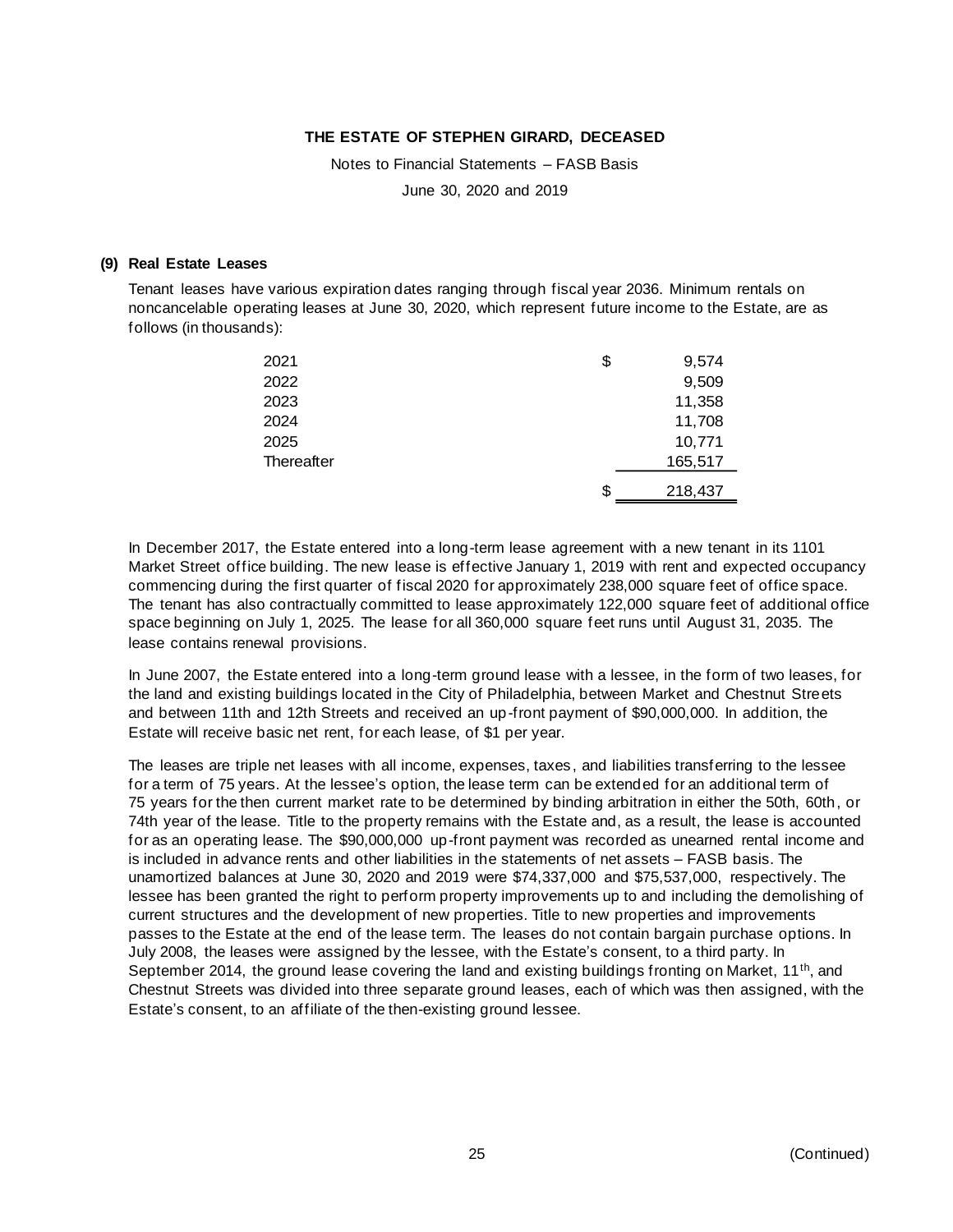Notes to Financial Statements – FASB Basis

June 30, 2020 and 2019

#### **(10) Expenses by Functional and Natural Classification**

Expenses by natural and f unctional classification for the years ended June 30, 2020 and 2019, were as follows (in thousands):

|                               | Girard       | <b>Supporting services</b> |             |                | 2020         |
|-------------------------------|--------------|----------------------------|-------------|----------------|--------------|
| 2020                          | College      | <b>Real Estate</b>         | Girardville | Administration | <b>Total</b> |
| Salaries and benefits         | \$<br>12.749 | 263                        |             | 736            | 13.748       |
| Supplies, services, and other | 4,209        | 7,597                      | 552         | 325            | 12,683       |
| Insurance and utilities       | 1.453        | 2,225                      | 42          | 8              | 3,728        |
| Depreciation and amortization | 2,958        | 5,164                      | 10          | 41             | 8,173        |
| Interest                      |              | 6,103                      |             |                | 6,103        |
| Total expenses                | \$<br>21,369 | 21,352                     | 604         | 1.110          | 44.435       |

|                               | Girard | <b>Supporting services</b> |                    |             | 2019           |        |
|-------------------------------|--------|----------------------------|--------------------|-------------|----------------|--------|
| 2019                          |        | <b>College</b>             | <b>Real Estate</b> | Girardville | Administration | Total  |
| Salaries and benefits         | \$     | 13.000                     | 367                |             | 759            | 14.126 |
| Supplies, services, and other |        | 4,051                      | 7,557              | 474         | 333            | 12.415 |
| Insurance and utilities       |        | 1.499                      | 2.242              | 36          |                | 3.784  |
| Depreciation and amortization |        | 2,866                      | 4,338              | 9           | 50             | 7,263  |
| Interest                      |        |                            | 5,459              |             |                | 5,459  |
| Total expenses                | \$     | 21.416                     | 19.963             | 519         | 1.149          | 43,047 |

Expenses are presented on the statement of changes in net assets by functional classification in alig nment with the overall operations of the Estate. Natural expenses are accounted for on a direct cost basis to the operation or function upon which the expense is incurred.

## **(11) Tax Status**

The City of Philadelphia, Trustee Under the Will of Stephen Girard, Deceased, Acting by the Board of Directors of City Trusts, statutory agent for the City of Philadelphia, has been determined to be an agency of the Commonwealth of Pennsylvania and, as such, is exempt from federal income taxes.

U.S. generally accepted accounting principles require management to evaluate income tax positions taken by the Estate and recognize a tax liability (or asset) if the Estate has taken an uncertain tax position that more likely than not would not be sustained upon examination by the IRS. Management has analyzed the tax positions taken by the Estate and has concluded that, as of June 30, 2020 and 2019, there are no uncertain positions taken or expected to be taken that would require recognition of a liability (or asset) or disclosure in the financial statements. The Estate is subject to routine audits by taxing jurisdictions; however, there are currently no audits for any tax periods in progress.